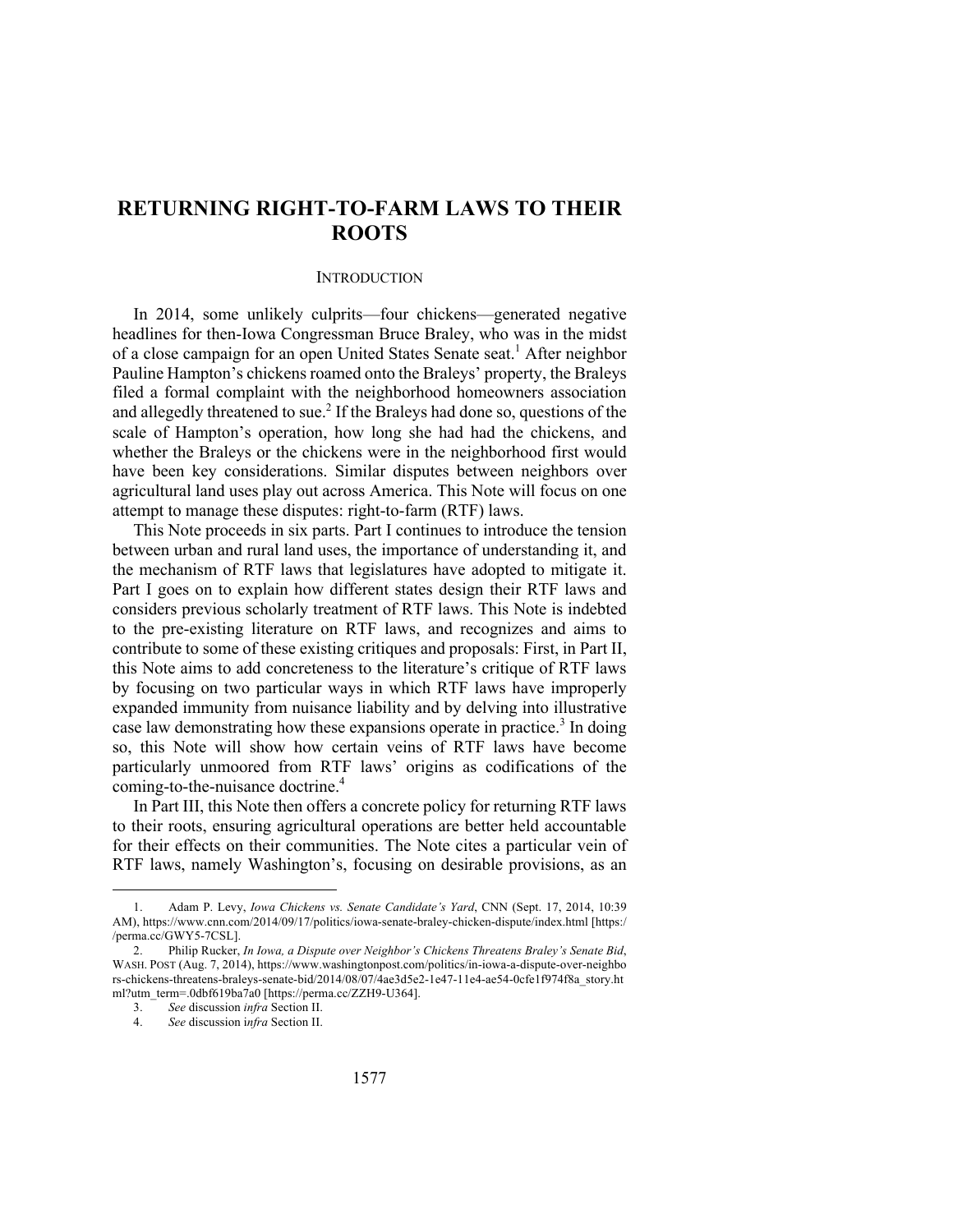existing model for all states to consider adopting.<sup>5</sup> It recommends revising RTF laws with even greater textual specificity than Washington's so they only protect established agricultural operations facing urbanizing pressures.6 It also proposes revising RTF laws so that an operation that substantially changes its nature loses its immunity. In addition to legislative reform, this Note's proposal also encourages jurists to consider the legislative intent and history behind RTF laws to better partner with legislatures in achieving their goals, echoing and defending Professor Andrew Reinert's argument on judicial interpretation.<sup>7</sup>

This Note will then argue in Part IV that this model best accommodates the literature's critique of RTF laws. While sharing some of these critiques, this Note approaches the literature with the perspective that reform of RTF laws is more likely than abolition. Therefore, it aims to answer but also temper some of the critiques by fleshing out two primary justifications supporting this reform: it restores the coming-to-the-nuisance doctrine's importance in RTF laws—thus honoring parties' expectations and propertyfor-personhood interests—and it reduces the economic inefficiency generated by RTF laws. In doing so, it draws on arguments from property theory, sociology, and economics to demonstrate why this Note's proposal strikes a healthy balance between the competing policy concerns RTF laws involve.<sup>8</sup> Part V considers public policy implications of implementing this reform. The Note then concludes.

## I. ORIGIN OF RTF LAWS

# *A. American Agriculture in the 21st Century*

Agriculture has been and is a mainstay of the American economy. At the heart of the American agricultural industry are America's farms. Millions of Americans work on farms, and agriculture- and food-related industries support millions more jobs.<sup>9</sup> The output of America's farms accounts for \$132 billion of America's gross national product, and enables other sectors of the American economy including food service, textiles, apparel, and

<sup>5.</sup> *See* discussion *infra* Section III. In contrast, some research has only focused on one state's RTF Law. *E.g.*, Thomas B. McNulty, Comment, *The Pennsylvanian Farmer Receives No Real Protection from the Pennsylvania Right to Farm Act*, 10 PENN ST. ENVTL. L. REV. 81 (2001); L. Paul Goeringer & H.L. Goodwin, *An Overview of Arkansas' Right-to-Farm Law*, 9 J. FOOD L. & POL'Y 1 (2013).

<sup>6.</sup> *See* discussion *infra* Section IV.A.

<sup>7.</sup> *See* discussion *infra* Section IV.A.

<sup>8.</sup> *See* discussion *infra* Section IV.B.

<sup>9.</sup> *Ag and Food Sectors of the Economy*, U.S. DEP'T OF AGRIC., ECON. RES. SERV., https://www.ers.usda.gov/data-products/ag-and-food-statistics-charting-the-essentials/ag-and-food-sect ors-and-the-economy/ [https://perma.cc/YC84-637N] (last updated Sept. 20, 2019).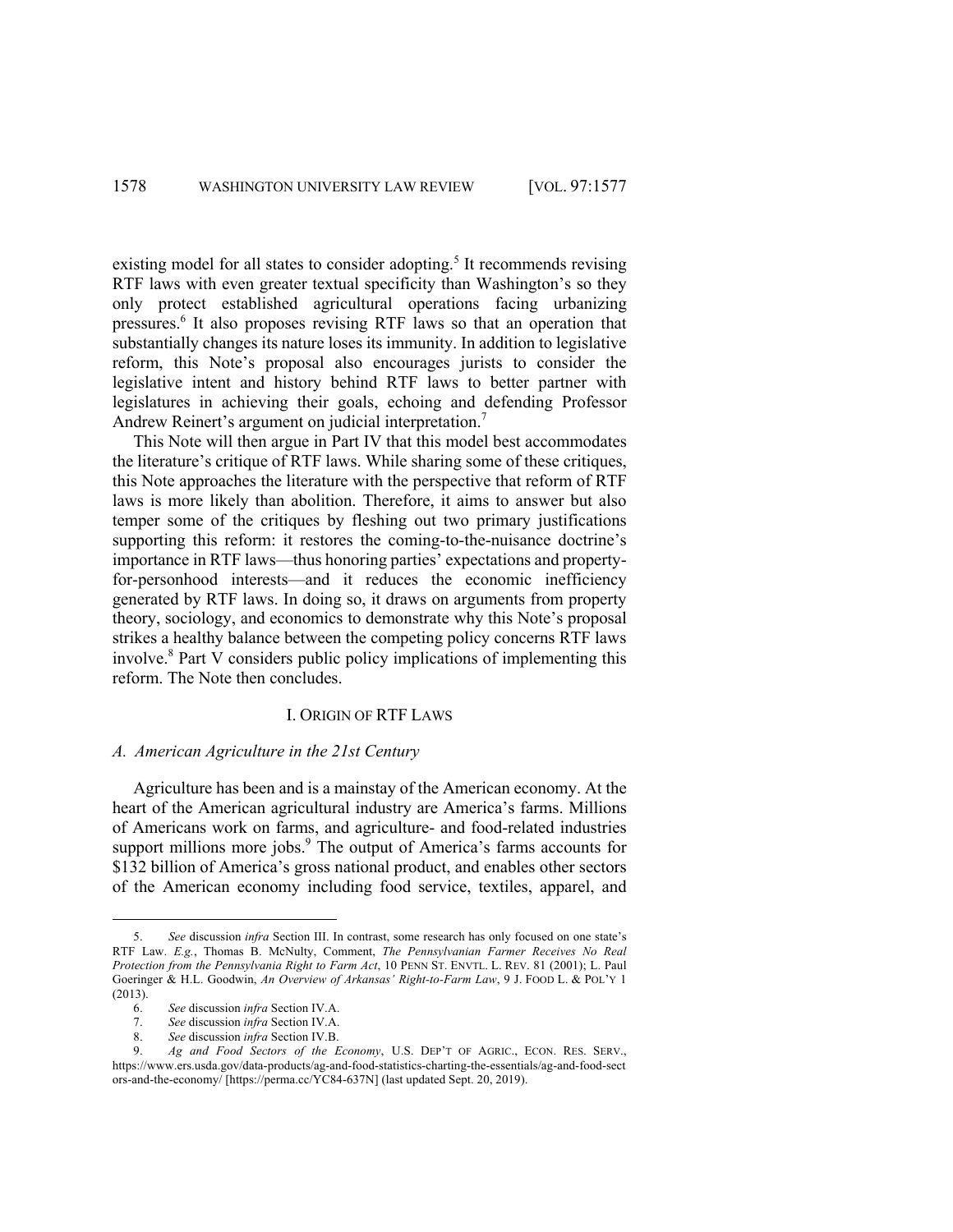leather manufacturing.<sup>10</sup> Less directly but no less importantly, farms support jobs in machinery manufacturing and construction, and farmers and ranchers invest in their own communities.<sup>11</sup> The political controversy over the effects of recent tariffs targeting America's agriculture industry speaks again to the continued economic importance of the industry, especially to America's rural communities.<sup>12</sup> The agriculture industry also influences how America's land is used and conserved as over half of America's land is devoted to agricultural production. $^{13}$ 

#### *B. Burgeoning Urban-Rural Tension*

Despite the continued importance of America's farms and ranches to shaping our economy and geography, urbanization has often forced them into retreat—and litigation. In the mid-twentieth century, 63 percent of American land was used for agricultural purposes.<sup>14</sup> In 2012, it had lowered to 52 percent.<sup>15</sup> In contrast, "[u]rban land . . . has nearly tripled in area since 1949."16 Urbanization puts farms under pressure. New residents, unused to living near farms, may find rural life less than idyllic; nuisance suits against agricultural operations are certainly nothing new.<sup>17</sup>

A landmark case exposing the tension between urbanization and established rural uses comes from Maricopa County, Arizona: *Spur Industries, Inc. v. Del E. Webb Development Co.*<sup>18</sup> Farmers had established themselves in the area in the early twentieth century, and the surrounding

<sup>10.</sup> *Id.*

<sup>11.</sup> JOINT ECON. COMM. DEMOCRATIC STAFF, THE ECONOMIC CONTRIBUTION OF AMERICA'S FARMERS AND THE IMPORTANCE OF AGRICULTURAL EXPORTS (2013), https://www.jec.senate.gov/publ ic/\_cache/files/266a0bf3-5142-4545-b806-ef9fd78b9c2f/jec-agriculture-report.pdf [https://perma.cc/X RD8-ETG5].

<sup>12.</sup> *See, e.g.*, Monica Davey & Patricia Cohen, *Trade War Prospect Shakes Part of Trump Base: Midwest Farmers*, N.Y. TIMES (Mar. 10, 2018), https://www.nytimes.com/2018/03/10/business/econom y/tariffs-farmers.html [https://perma.cc/Y4FT-AQ8J]; Jeff Daniels, *'We Are the Casualty:' US Pig Farmers Brace for Second Round of Pork Tariffs from China, Mexico*, CNBC (July 4, 2018, 12:24 PM), https://www.cnbc.com/2018/07/04/us-pork-producers-brace-for-new-pork-tariffs-from-china-mexico.h tml [https://perma.cc/P3NV-J7RZ].

<sup>13.</sup> *Land and Natural Resources*, U.S. DEP'T OF AGRIC., ECON. RES. SERV., https://w ww.ers.usda.gov/data-products/ag-and-food-statistics-charting-the-essentials/land-and-natural-resource s/ [https://perma.cc/3KCR-48B9] (last updated Aug. 20, 2019).

<sup>14.</sup> *Id.*

<sup>15.</sup> *Id.*

<sup>16.</sup> *Id.*

<sup>17.</sup> Jonathan Morris, Comment, *"One Ought Not Have So Delicate a Nose": CAFOs, Agricultural Nuisance, and the Rise of the Right to Farm*, 47 ENVTL. L. 261, 264 (2017). Morris traces nuisance law both in early English common law and American law, and reports that as early as 1610, one neighbor sued another for constructing and operating a pigsty. *Id.* at 263–64; *see also* William Aldred's Case (1610) 77 Eng. Rep. 816 (KB).

<sup>18.</sup> 494 P.2d 700 (Ariz. 1972) (en banc).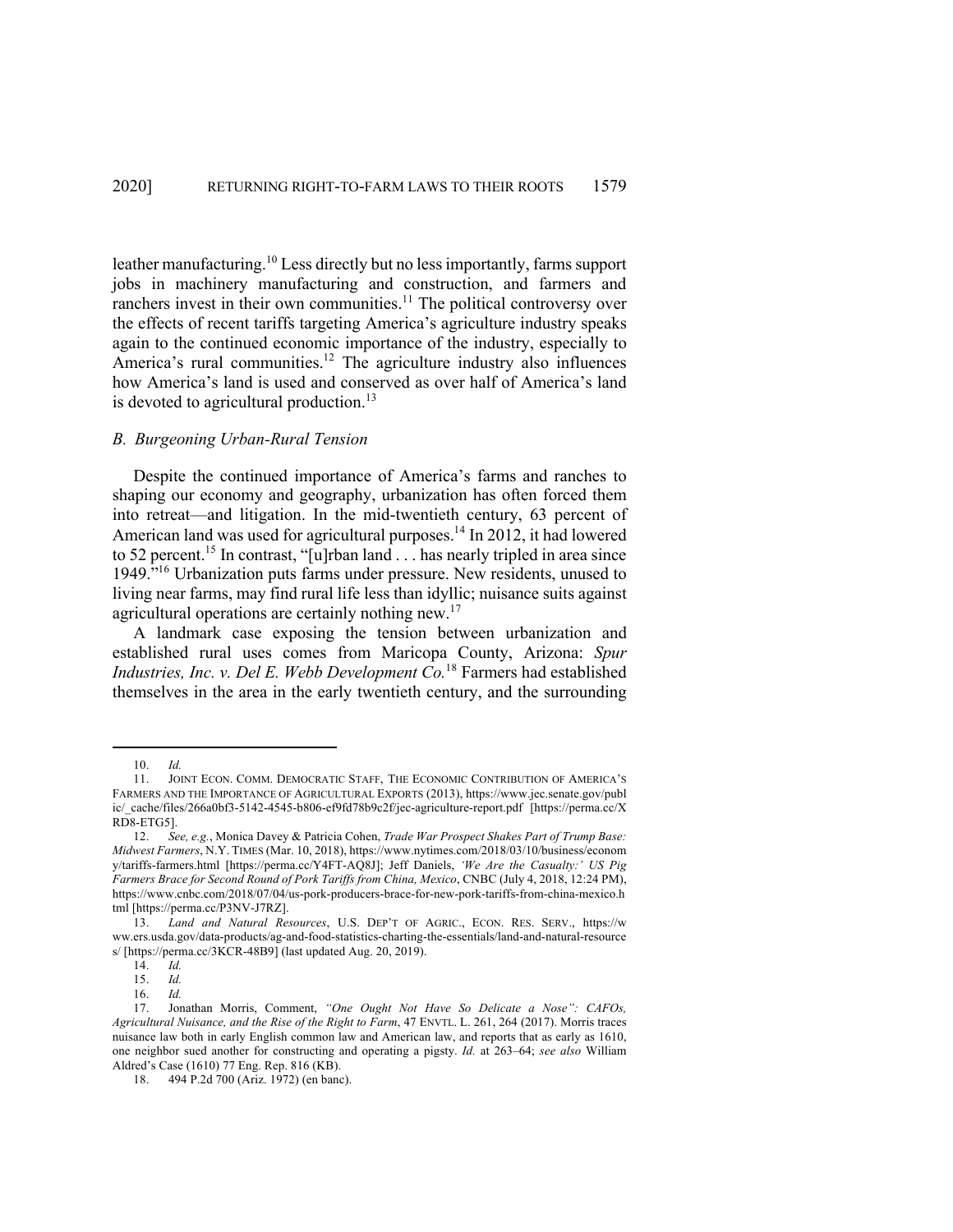communities were initially agriculturally oriented.<sup>19</sup> Cattle feeding was a particularly popular operation.<sup>20</sup> But the agricultural orientation of Maricopa County did not last. In the 1950s and 60s, real estate developer Del Webb began buying thousands of acres in Maricopa County, including ranch land, to construct the Sun City retirement community.<sup>21</sup> But development hit a snag: Spur Industries, a feedlot operator with over twenty thousand cattle.<sup>22</sup> The odors and flies generated by the feedlot drifted into Sun City, prompting complaints from new owners and hesitation from potential purchasers.<sup>23</sup> Webb sued, alleging that Spur was a public nuisance that rendered over a thousand of his lots "unfit" for development. $24$ Although Spur maintained a lawful feedlot operation,<sup>25</sup> the Arizona Supreme Court found that Spur was "both a public and a private nuisance" and affirmed the trial court's order enjoining its operations.<sup>26</sup> Even though the court ordered Spur to move its operations, it recognized that Spur was not at fault.27 Webb knew of the area's agricultural character when he started building, and the court found that "[i]n such an area plaintiffs cannot complain that legitimate agricultural pursuits are being carried on in the vicinity."<sup>28</sup> Recognizing both the public's need for relief and Webb's role in creating the problem, the Arizona Supreme Court ordered Webb to indemnify Spur for its costs of moving or shutting down.<sup>29</sup> This judicial balancing is one approach to resolving what occurs when one comes to a nuisance $30$  but other approaches soon sprang up.

# *C. Right-to-Farm Laws: A Solution?*

States and municipalities have attempted to mitigate the tensions between urbanization and existing rural land uses, such as those in *Spur*,

24. *Id.*

<sup>19.</sup> *Id.* at 703.

<sup>20.</sup> *Id.* at 704.

<sup>21.</sup> *Id. Id.* at 705.

<sup>23.</sup> *Id.* 

<sup>25.</sup> *Id.* The court admitted that Spur had "good feedlot management and good housekeeping practices." *Id.* 

<sup>26.</sup> *Id.* at 706.

<sup>27.</sup> *Id.* at 708 ("Spur is required to move not because of any wrongdoing on the part of  $Spur \ldots$ ").

<sup>28.</sup> *Id.* at 707.

<sup>29.</sup> *Id.* at 708.

<sup>30.</sup> *See* VICTOR E. SCHWARTZ ET AL., PROSSER, WADE & SCHWARTZ'S TORTS: CASES AND MATERIALS 860–61 (12th ed. 2010) (introducing the coming-to-the-nuisance doctrine); *see also*  Margaret Rosso Grossman & Thomas G. Fischer, *Protecting the Right to Farm: Statutory Limits on Nuisance Actions Against the Farmer*, 1983 WIS. L. REV. 95, 105–06 (discussing judicial balancing in agricultural nuisance cases generally).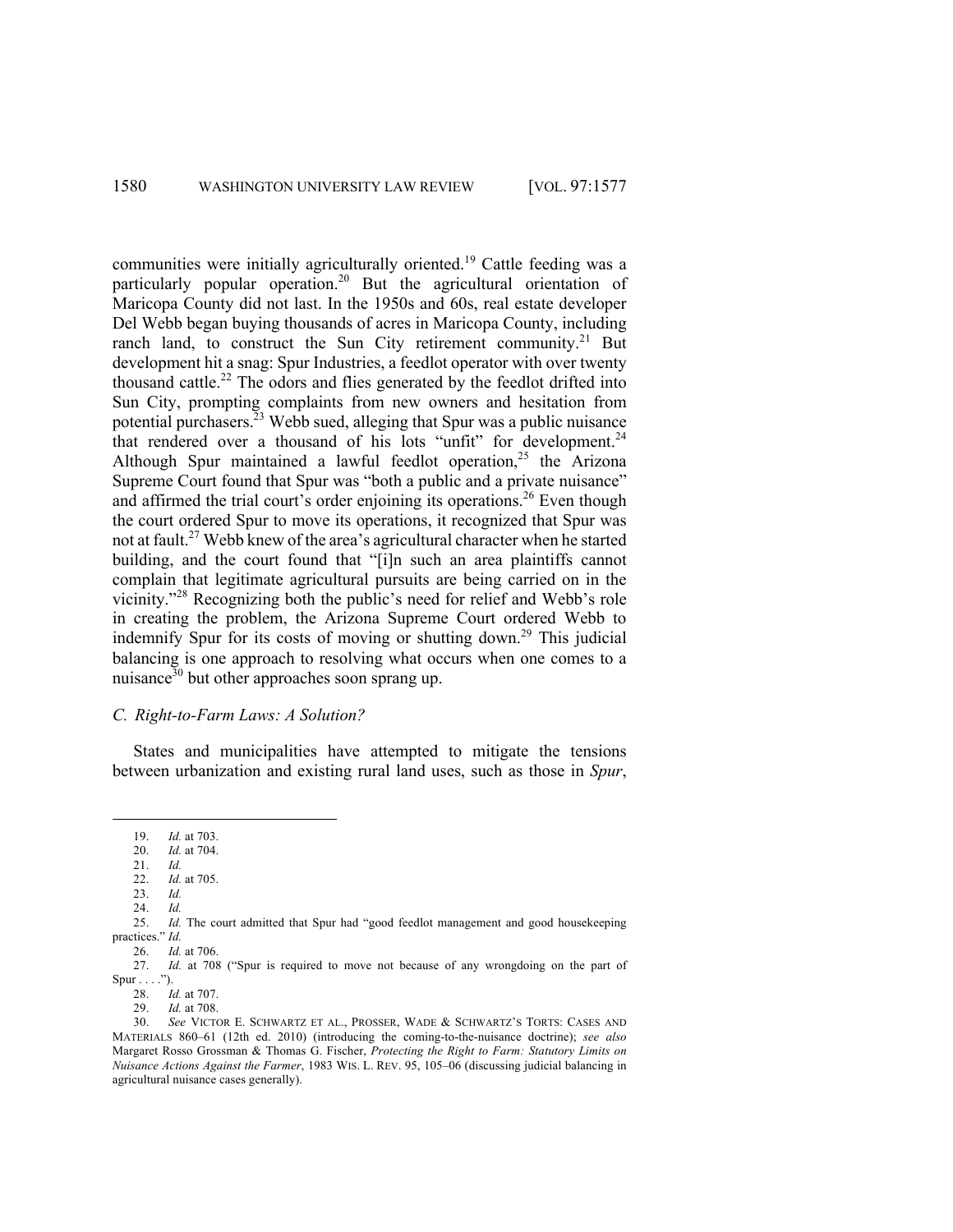with a variety of land use policies, such as agricultural districting $31$  and agricultural zoning.<sup>32</sup> However, due to weaknesses with each approach,<sup>33</sup> states sought a new approach: RTF laws.<sup>34</sup> North Carolina and Washington were the first states to pass versions of RTF laws on March  $26$ , 1979.<sup>35</sup> Now, all fifty states have adopted RTF laws<sup>36</sup> and a couple states have even amended their constitutions to enshrine farming as a constitutional right.<sup>37</sup> In reference to RTF statutes, one commentator has determined that "[a]long with property tax breaks, they are by far the most ubiquitous farmland protection program in this country."<sup>38</sup>

Some commentators consider North Carolina's RTF law<sup>39</sup> a model statute.<sup>40</sup> It provides sweeping protection to agricultural land users, protecting "any facility for the production for commercial purposes of crops, livestock, poultry, livestock products, or poultry products."41 Further, an agricultural or forestry operation which has been established for longer than a year and was not a nuisance when it began operating may not become a nuisance no matter how nearby land uses change.<sup>42</sup> It keeps this immunity unless the operation undergoes a "fundamental change."43 Yet proving that a fundamental change has occurred is difficult because the statute provides

<sup>31.</sup> Jacqueline P. Hand, *Right-to-Farm Laws: Breaking New Ground in the Preservation of Farmland*, 45 U. PITT. L. REV. 289, 294–95 (1984) (agricultural districting designates "a specific area for a long-term agricultural use")*.*

<sup>32.</sup> *Id.* at 295–96 (agricultural zoning occurs in both exclusive and non-exclusive forms and is characterized by zoning lots ranging from 10 to 160 acres).

<sup>33.</sup> *Id.* at 297. For example, it takes time and effort to create the political will to engage in agricultural districting or zoning all while rural and urban land uses continue clashing. *Id.* 

<sup>34.</sup> See *States' Right-to-Farm Statutes*, NAT'L AGRIC. L. CTR., http://nationalaglawcenter.org/st ate-compilations/right-to-farm/, for a database containing copies of all state RTF laws. This Note here retreads some well-covered ground in the literature to introduce unfamiliar readers but does not aim to provide a comprehensive survey of the fifty varying statutes.

<sup>35.</sup> Hand, *supra* note 31, at 298 n.47.

<sup>36.</sup> DANIEL R. MANDELKER ET AL., PLANNING AND CONTROL OF LAND DEVELOPMENT: CASES AND MATERIALS 77 (Looseleaf 9th ed. 2016).

<sup>37.</sup> Missouri, for example, amended its constitution to add a right to farm:

That agriculture which provides food, energy, health benefits, and security is the foundation and stabilizing force of Missouri's economy. To protect this vital sector of Missouri's economy, the right of farmers and ranchers to engage in farming and ranching practices shall be forever guaranteed in this state, subject to duly authorized powers, if any, conferred by article VI of the Constitution of Missouri.

MO. CONST. art. I, § 35; *see also* N.D. CONST. art. XI, § 29.

<sup>38.</sup> Alexander A. Reinert, Note, *The Right to Farm: Hog-Tied and Nuisance-Bound*, 73 N.Y.U. L. REV. 1694, 1695 (1998).

<sup>39.</sup> N.C. GEN. STAT. ANN*.* §§ 106-700 to -701 (West 2019).

<sup>40.</sup> Reinert, *supra* note 38, at 1707 ("North Carolina's Right-to-Farm Statute is considered a model statute."); Nicholas Clark Buttino, *An Empirical Analysis of Agricultural Preservation Statutes in New York, Nebraska, and Minnesota*, 39 B.C. ENVTL. AFF. L. REV. 99, 107 n.77 (2012) ("Some consider North Carolina to have the model right-to-farm statute.").

<sup>41.</sup> N.C. GEN. STAT. ANN. § 106-701(b).

<sup>42.</sup> § 106-701(a).

<sup>43.</sup> § 106-701(a)(3).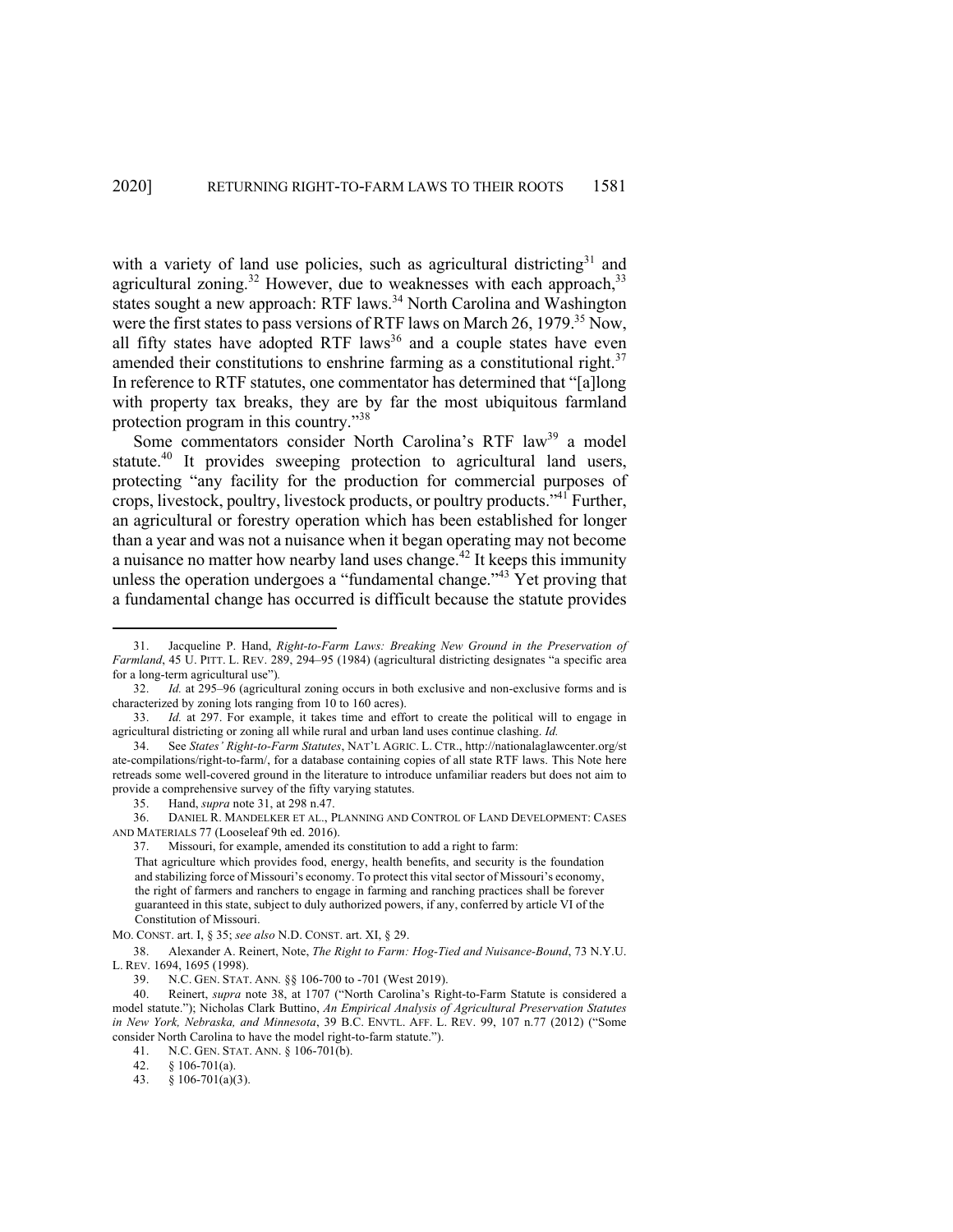that changes in size and type of operation, and new technology use do not constitute fundamental changes.44 The statute also nullifies and voids "[a]ny and all ordinances of any unit of local government" that would make the agricultural operation a nuisance.<sup>45</sup>

As states have adopted RTF laws, some states have adhered closely to North Carolina's model<sup>46</sup> while others vary in protectiveness and how an operation qualifies for immunity from nuisance liability. For example, Mississippi offers an extremely protective statute: an agricultural operation which proves it has been in existence for one year or more receives an "absolute defense" from nuisance actions. $47$  The statute does not even provide a potential plaintiff the option to plead that a fundamental change has occurred as one can in North Carolina. In contrast, Connecticut's statute immunizes agricultural operations from nuisance actions in only five instances.48 While these instances are broad and likely encompass the most common complaints against agricultural operations, limiting immunity to only defined instances is still more restrictive than the immunity North Carolina or Mississippi's statutes provide.<sup>49</sup>

The statutes also diverge in determining how an agricultural operation qualifies for immunity from nuisance liability. There are two common ways an agricultural operation becomes immune from nuisance liability. First, an agricultural operation receives immunity by operating prior—typically for one<sup>50</sup> or two<sup>51</sup> years—to the plaintiff's activity. The second common way an agricultural operation receives immunity is by operating in accordance with proper agricultural practices.<sup>52</sup> Some states demand operations meet both requirements to receive immunity.<sup>53</sup>

<sup>44.</sup>  $§ 106-701(a1)(1)-(5)$ .

<sup>45.</sup> § 106-701(d).

<sup>46.</sup> *See* ARK. CODE ANN. §§ 2-4-101 to -08 (West 2019); KY. REV. STAT. ANN. § 413.072 (West 2019). Arkansas's and Kentucky's statutes use similar language in their purpose sections and in determining how agricultural operations qualify for immunity from nuisance liability.

<sup>47.</sup> MISS. CODE ANN. § 95-3-29 (West 2019). Ohio uses the language of "complete defense" from nuisance actions if agricultural operations qualify under a set of factors. OHIO REV. CODE ANN. § 929.04 (West 2019).

<sup>48.</sup> CONN. GEN. STAT. ANN. § 19a-341 (West 2019).

<sup>49.</sup> *Id.*

<sup>50.</sup> *See, e.g.*, N.C. GEN. STAT. ANN. § 106-701(a); ARK. CODE ANN. § 2-4-107.

<sup>51.</sup> *See, e.g.*, MINN. STAT. ANN. § 561.19(2)(a) (West 2019) (Minnesota goes on to premise immunity on additional factors, too).

<sup>52.</sup> *See, e.g.*, HAW. REV. STAT. ANN. § 165-4 (West 2019); MICH. COMP. LAWS ANN. § 286.473(1) (West 2020).

<sup>53.</sup> *See, e.g.*, KAN. STAT. ANN. § 2-3202(a) (West 2019); NEV. REV. STAT. ANN. § 40.140(2)(a) (West 2019). For another approach to classifying RTF laws, see Hand, *supra* note 31, at 306–10 (classifying RTF laws into three categories: those focusing on priority of ownership, those focusing on priority of use, and those that do not require priority to receive immunity, with each category offering its own benefits and drawbacks).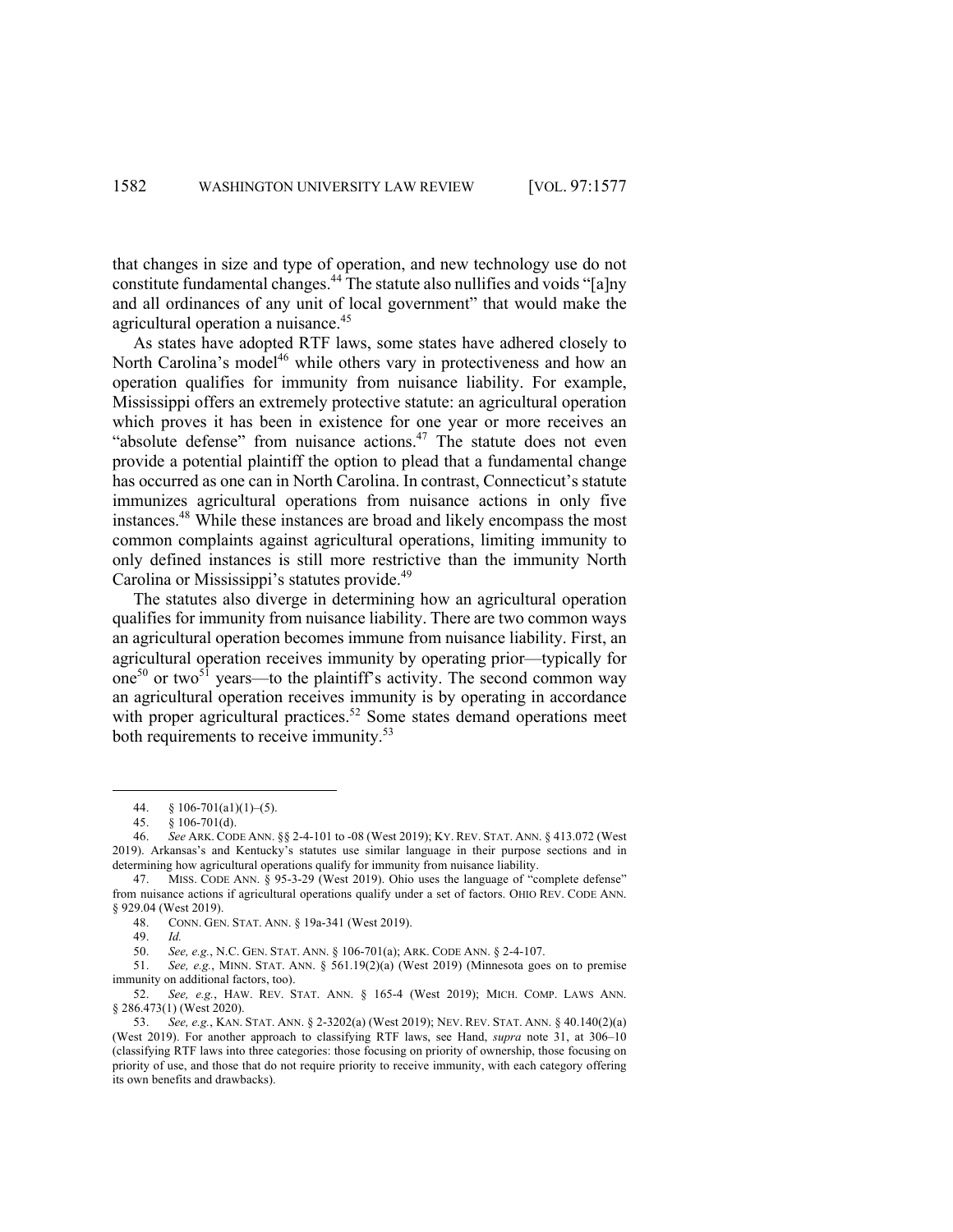RTF statutes also often contain purpose sections which declare why the state has enacted the statute. These sections are important both for determining a statute's proper scope and for evaluating resulting case law. North Carolina's "model"<sup>54</sup> statute's purpose section recognizes that "[w]hen other land uses extend into agricultural and forest areas, agricultural and forestry operations often become the subject of nuisance suits."<sup>55</sup> The legislature designed the statute to conserve such areas and encourage investments in improvements to agricultural operations.<sup>56</sup> While North Carolina and other states use the vague language of "other land uses,"<sup>57</sup> numerous states specify urbanization. Washington's statute, for example, reads, in part: "The legislature finds that agricultural activities conducted on farmland and forest practices in urbanizing areas are often subjected to nuisance lawsuits, and that such suits encourage and even force the premature removal of the lands from agricultural uses and timber production."<sup>58</sup>

Even though RTF laws have become ubiquitous,<sup>59</sup> they are not free of controversy. First, these statutes have generated a significant amount of controversy—and academic commentary—over their constitutionality.<sup>60</sup> However, almost all courts have upheld the constitutionality of RTF laws and it is unlikely that this consensus will shift.<sup>61</sup>

Other criticisms have circulated as well. Professor Jacqueline Hand's seminal article on RTF laws outlines some of the early designs of RTF laws and issues with their scopes of immunization. <sup>62</sup> Reinert argues that RTFs suffer from lack of empirical justification and three main theoretical flaws.<sup>63</sup> These theoretical critiques are particularly foundational for this Note. First,

61. *See, e.g.*, Moon v. N. Idaho Farmers Ass'n, 96 P.3d 637, 642–46 (Idaho 2004); Barrera v. Hondo Creek Cattle Co., 132 S.W.3d 544, 549 (Tex. App. 2004); Lindsey v. DeGroot, 898 N.E.2d 1251, 1257–59 (Ind. Ct. App. 2009). On the other hand, the Iowa Supreme Court found Iowa's RTF law to be an unconstitutional taking without just compensation. Gacke v. Pork Xtra, L.L.C., 684 N.W.2d 168, 170 (Iowa 2004), *aff'g* Bormann v. Bd. of Supervisors *ex rel.* Kossuth Cty., 584 N.W.2d 309 (Iowa 1998).

<sup>54.</sup> Reinert, *supra* note 38, at 1707.<br>55. N.C. GEN. STAT. ANN. 8 106-70

<sup>55.</sup> N.C. GEN. STAT. ANN. § 106-700.

<sup>56.</sup> *Id.*

<sup>57.</sup> *Id.* Many states refer to the rival uses as "nonagricultural." *See* ARK. CODE ANN. § 2-4-101 (West 2019); KAN. STAT. ANN. § 2-3201 (West 2019).

<sup>58.</sup> WASH. REV. CODE ANN. § 7.48.300 (West 2020); *see also* FLA. STAT. ANN. § 823.14(2) (West 2019); IDAHO CODE ANN. § 22-4501 (West 2019).<br>59. Hand, *supra* note 31, at 294–97.

<sup>59.</sup> Hand, *supra* note 31, at 294–97.

<sup>60.</sup> RTF statutes' constitutionality has come under scrutiny because they create "an implicit negative easement in favor of a preexisting agricultural use." MANDELKER, *supra* note 36, at 78. Courts have considered whether this easement "constitutes an unconstitutional taking of property without payment of just compensation." *Id.*; *see generally* Terence J. Centner, *Governments and Unconstitutional Takings: When Do Right-to-Farm Laws Go Too Far?*, 33 B.C. ENVTL. AFF. L. REV. 87 (2006); Jeffry R. Gittins, Comment, Bormann *Revisited: Using the* Penn Central *Test to Determine the Constitutionality of Right-to-Farm Statutes*, 2006 BYU L. REV. 1381.

<sup>62.</sup> *See generally* Hand, *supra* note 31.

<sup>63.</sup> Reinert, *supra* note 38, at 1714–17, 1728–35.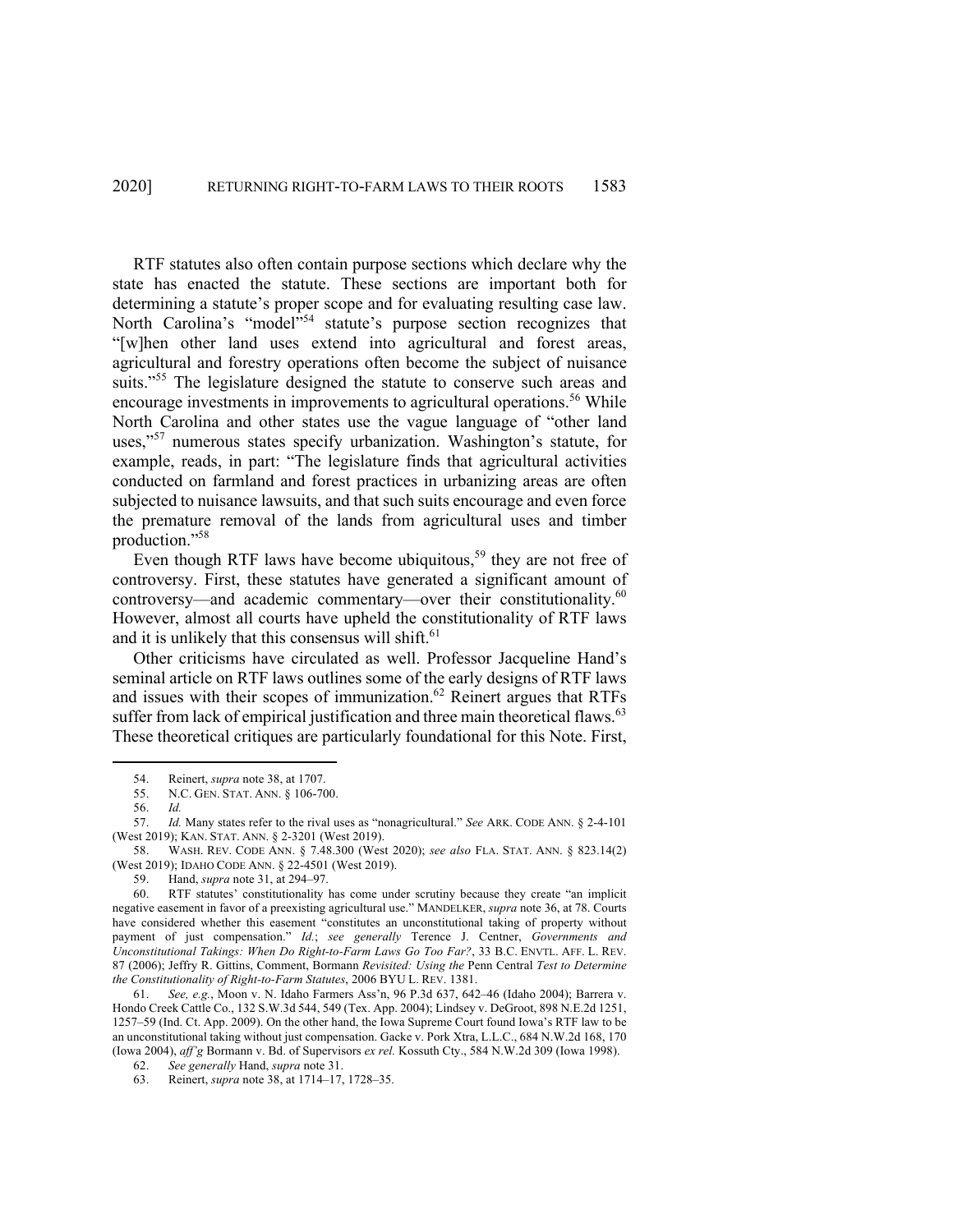RTF laws do not allow for considerations of property-for-personhood interests because they do not recognize that some farmers may attach great personal value to their land while others do not.<sup>64</sup> RTF laws instead provide blanket rules that fail to distinguish between different levels of owners' attachment to the land.<sup>65</sup> Second, they lead to an inefficient allocation of resources because they shield farmers "from bearing the costs of their activities."66 Because of the absence of nuisance liability, a farmer may engage in activities harmful to neighbors without ever having to fear paying damages.<sup>67</sup> For example, a hog confinement may emit odor that could disturb neighbors' enjoyment of their land. The threat of nuisance liability would incentivize the farmer to expend resources to reduce the odor, and thus internalize costs otherwise imposed on others. If he chooses not to do so, he may pay damages to neighbors and thus experience cost then. But with RTF laws removing the threat of litigation—and thus damages—the farmer has less incentive to rein in his activities and instead may continue to foist costs onto neighbors.<sup>68</sup> RTF legislation thus may shield farms operating inefficiently, "lead[ing] to inefficient land use, and ultimately environmental degradation."<sup>69</sup> Third, Reinert argues that RTF laws may be overprotective because they may deter legitimate suits or hinder beneficial legislation—municipal zoning, for example.<sup>70</sup>

Professor Neil Hamilton identifies ten flaws affecting RTF laws in his overarching critique of the laws' effectiveness.<sup>71</sup> Among his critiques, he argues that RTF laws are often not part of a comprehensive plan to conserve farmland and instead should exist in concert with other land use programs designed to limit the ability of non-farm users to intrude into agricultural areas.<sup>72</sup> The laws also favor large operations because such operations are more likely to cause nuisances.<sup>73</sup> Large operations blur a line that Hamilton draws between agricultural and industrial operations, and Hamilton argues that the latter do not always deserve such sweeping protection.<sup>74</sup> Lastly, while RTF laws may shield agricultural operations from nuisance liability,

<sup>64.</sup> *Id.* at 1729–33; *see* discussion *infra* Section IV.B.1.b.

<sup>65.</sup> Reinert, *supra* note 38, at 1732–33.

<sup>66.</sup> *Id.* at 1735; *see* discussion *infra* Section IV.B.2.

<sup>67.</sup> Reinert, *supra* note 38, at 1733–35.

<sup>68.</sup> *Id.*

<sup>69.</sup> *Id.* at 1735.

<sup>70.</sup> *Id.*

<sup>71.</sup> Neil D. Hamilton, *Right-to-Farm Laws Reconsidered: Ten Reasons Why Legislative Efforts to Resolve Agricultural Nuisances May Be Ineffective*, 3 DRAKE J. AGRIC. L. 103, 107–08 (1998).

<sup>72.</sup> *Id.* at 117–18.

<sup>73.</sup> *Id.* at 112–13.

<sup>74.</sup> *Id.* at 113.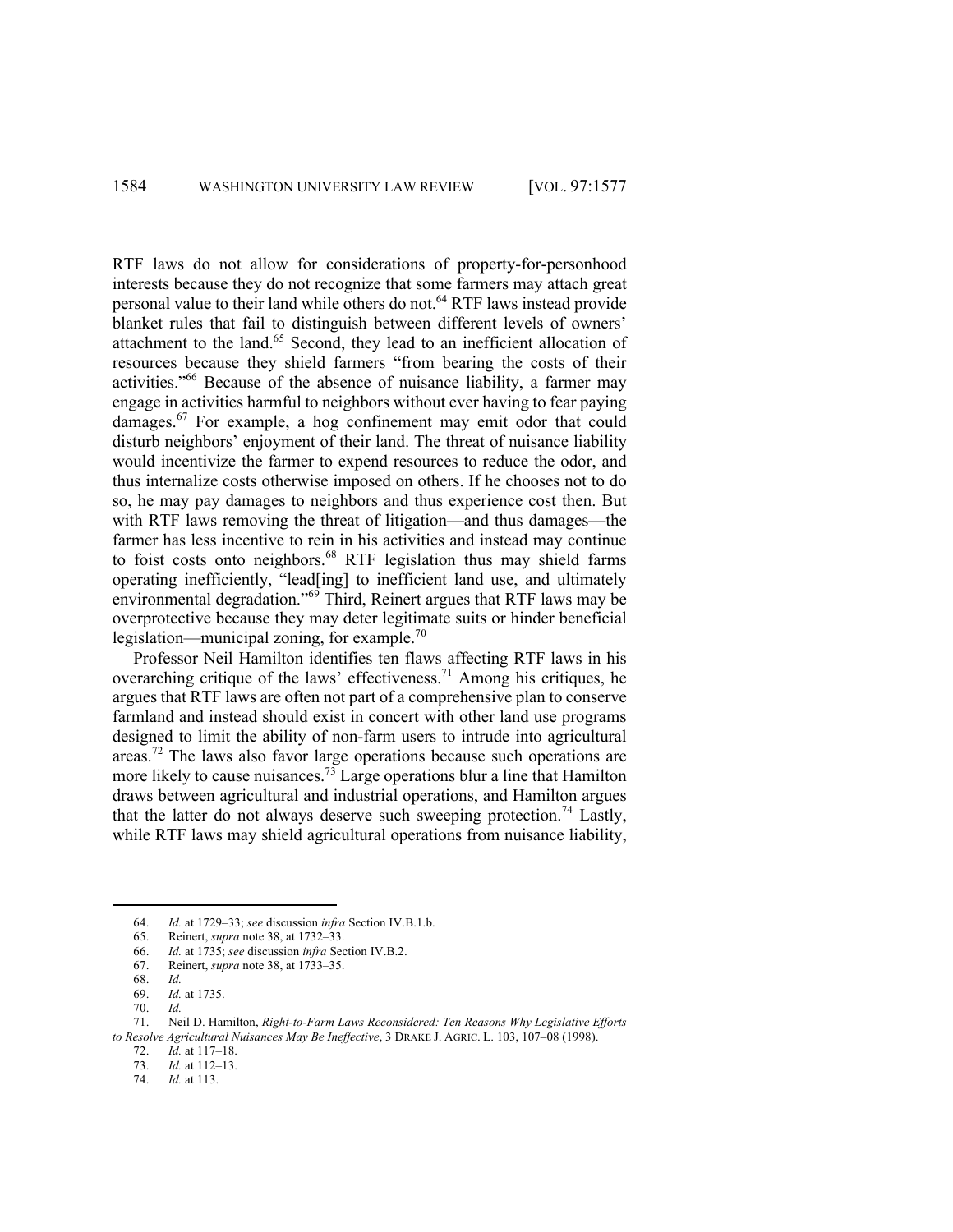they may spur communities and legislatures to seek other ways to restrict such operations, like additional environmental regulation.<sup>75</sup>

## II. RTF LAWS IN PRACTICE: IMPROPER EXPANSION

Despite the origins of RTF adoption, numerous states provide immunity outside the context of urbanization. The following two cases illustrate certain expansions and the resulting ramifications of expanding RTF laws beyond their roots.

The first case, *Souza v. Lauppe*, concerns two agricultural operations near Sacramento, California.<sup>76</sup> Both operations had been rice farms for several years until the plaintiffs switched from rice to row crops in 1988, while the defendants continued growing rice.<sup>77</sup> The plaintiffs noticed that when the defendants continued flooding their rice fields, water seeped onto some of their land, making cultivating row crops difficult there and reducing their yields. <sup>78</sup> The plaintiffs sued the defendants who characterized the lawsuit as a nuisance suit and argued that California's RTF law immunized their operation from nuisance liability.<sup>79</sup> The plaintiffs argued that the RTF law should only be available for agricultural operations seeking protection from urbanization and that the legislature's concern for protecting agricultural uses from the forces of urbanization was the "sole impetus" for enacting the RTF law.80

The California Court of Appeal for the Third District rejected the plaintiffs' arguments.<sup>81</sup> The court found the RTF law's text unambiguous and thus determined there was no reason to examine evidence of the legislature's intent extrinsic to the statute's text.<sup>82</sup> The court proceeded to note that the statute's broad language signaled the legislature's intent to protect agricultural operations outside the scope of urbanization. <sup>83</sup> The court also specifically noted the facts of this case, which are indeed unusual, as important to its decision. <sup>84</sup> The *plaintiffs* changed their agricultural operation and then demanded that their neighbors adjust their farming practices, likely to the detriment of their neighbors' operation. <sup>85</sup> Relying on

84. *Id.*

<sup>75.</sup> *Id.* at 109, 116.

<sup>76.</sup> 69 Cal. Rptr. 2d 494 (Ct. App. 1997).

<sup>77.</sup> *Id.* at 496.

<sup>78.</sup> *Id.*

<sup>79.</sup> *Id.* at 496–97; *see* CAL. CIV. CODE § 3482.5 (West 2019). The statute has not been amended since 1992 so its current form is the same as it was in 1997.

<sup>80.</sup> *Souza*, 69 Cal. Rptr. 2d at 494, 498.

<sup>81.</sup> *Id.* at 499–500.

<sup>82.</sup> *Id.* at 498–99.

<sup>83.</sup> *Id.*

<sup>85.</sup> *Id.* at 496, 499.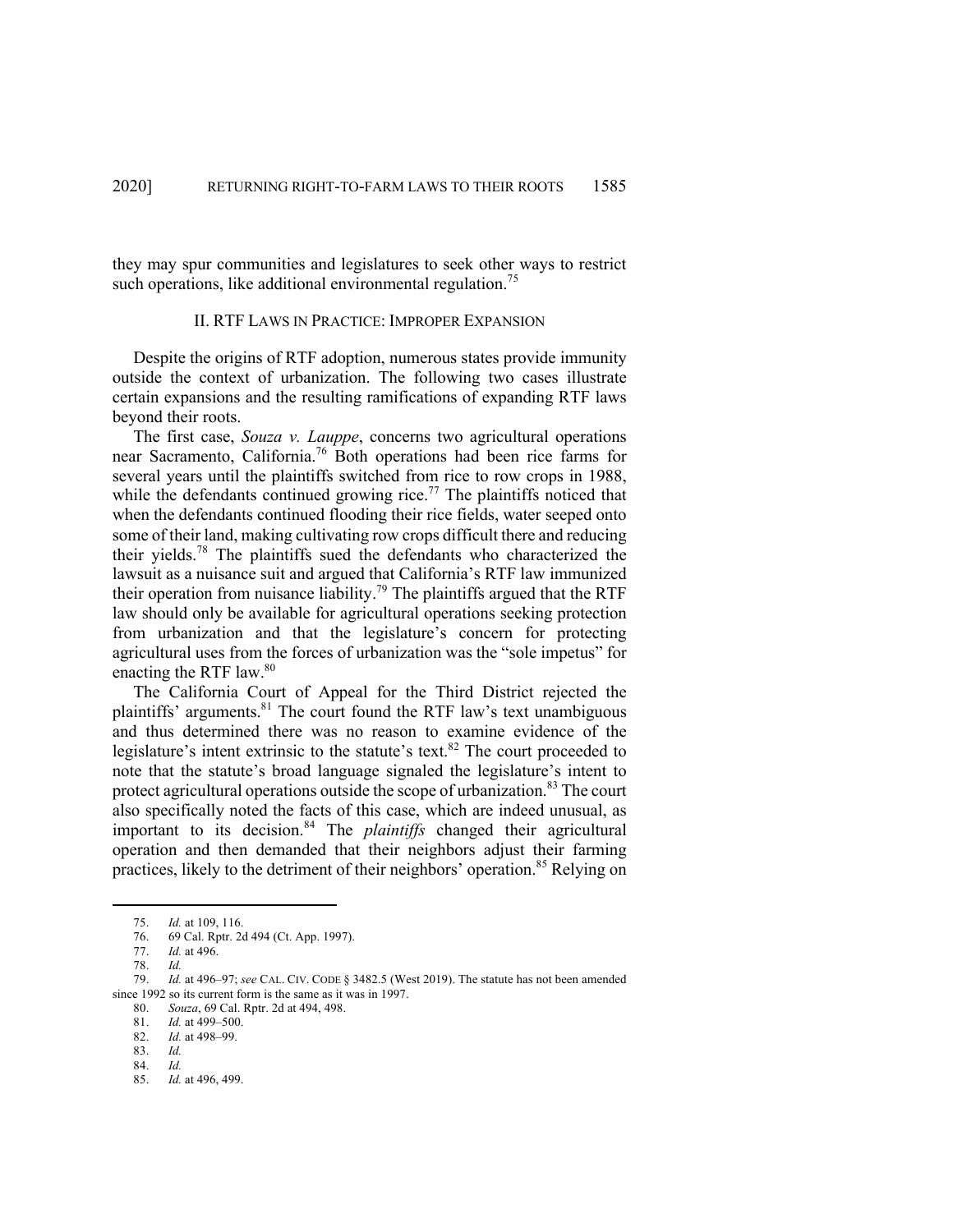unusual facts and broad statutory language, the court construed the RTF so to immunize agricultural operations from nuisance liability outside the context of urbanization.

The second case concerns a kind of RTF law that expands immunization by protecting agricultural operations that comply with "generally accepted agricultural and management practices" (GAAMPs). <sup>86</sup> Michigan's statute is exemplary, reading: "A farm or farm operation shall not be found to be a public or private nuisance if the farm or farm operation alleged to be a nuisance conforms to generally accepted agricultural and management practices according to policy determined by the Michigan commission of agriculture . . . ."<sup>87</sup> In Michigan, even as farms adopt new technology or change the type of farm product they produce, they continue to receive immunity as long as they comply with GAAMPs.<sup>88</sup>

*Charter Township of Shelby v. Papesh* exemplifies the consequences of this expansion of immunity.<sup>89</sup> The Papeshes bought property in Shelby Township on which there were already two chicken coops, and began raising chickens.<sup>90</sup> Developers built homes on surrounding land, and the new neighbors began complaining about the chickens.<sup>91</sup> After encouragement from these neighbors, Shelby Township sued the Papeshes, alleging that their operation constituted a nuisance and that the Papeshes were not operating in compliance with GAAMPs.<sup>92</sup> The Papeshes argued that Michigan's Right to Farm Act (RTFA) protected their operations.<sup>93</sup> The court's analysis of the case focused on whether the Papeshes complied with GAAMPs and whether their farm was a commercial operation: "[I]f [the Papeshes'] farm is commercial in nature and in compliance with the  $GAAMPs$ , it is a farm operation protected by the RTFA.<sup> $n\overline{9}4$ </sup> Under this test, the appellate court remanded the case to the trial court because it could not conclude whether the Papeshes' operation was commercial or whether it was fully in compliance with GAAMPs.<sup>95</sup> While the court did not resolve the particular controversy, its analysis is sufficient to demonstrate how the

<sup>86.</sup> HAW. REV. STAT. ANN. § 165-4 (West 2019); *see also, e.g.*, MICH. COMP. LAWS ANN. § 286.473(1) (West 2020).

<sup>87.</sup> MICH. COMP. LAWS ANN.  $\S$  286.473(1). Section 286.472(2)(a) defines farms in part as entities engaged in commercial production. MICH. COMP. LAWS ANN. § 286.472(2)(a).

<sup>88.</sup> § 286.473(3); *see also* Hand, *supra* note 31, at 311 (noting the problem with eliminating the priority requirement in the early years of Michigan's RTF law); Steven J. Laurent, Comment, *Michigan's Right to Farm Act: Have Revisions Gone Too Far?*, 2002 L. REV. MICH. ST. U. DETROIT C.L. 213 (sharing concern that Michigan's statute has problematically expanded).

<sup>89.</sup> 704 N.W.2d 92 (Mich. Ct. App. 2005).

<sup>90.</sup> *Id.* at 96.

<sup>91.</sup> *Id.* 92. *Id.* at 96–97.

<sup>93.</sup> *Id.* at 97. 94. *Id.* at 102.

<sup>95.</sup> *Id.*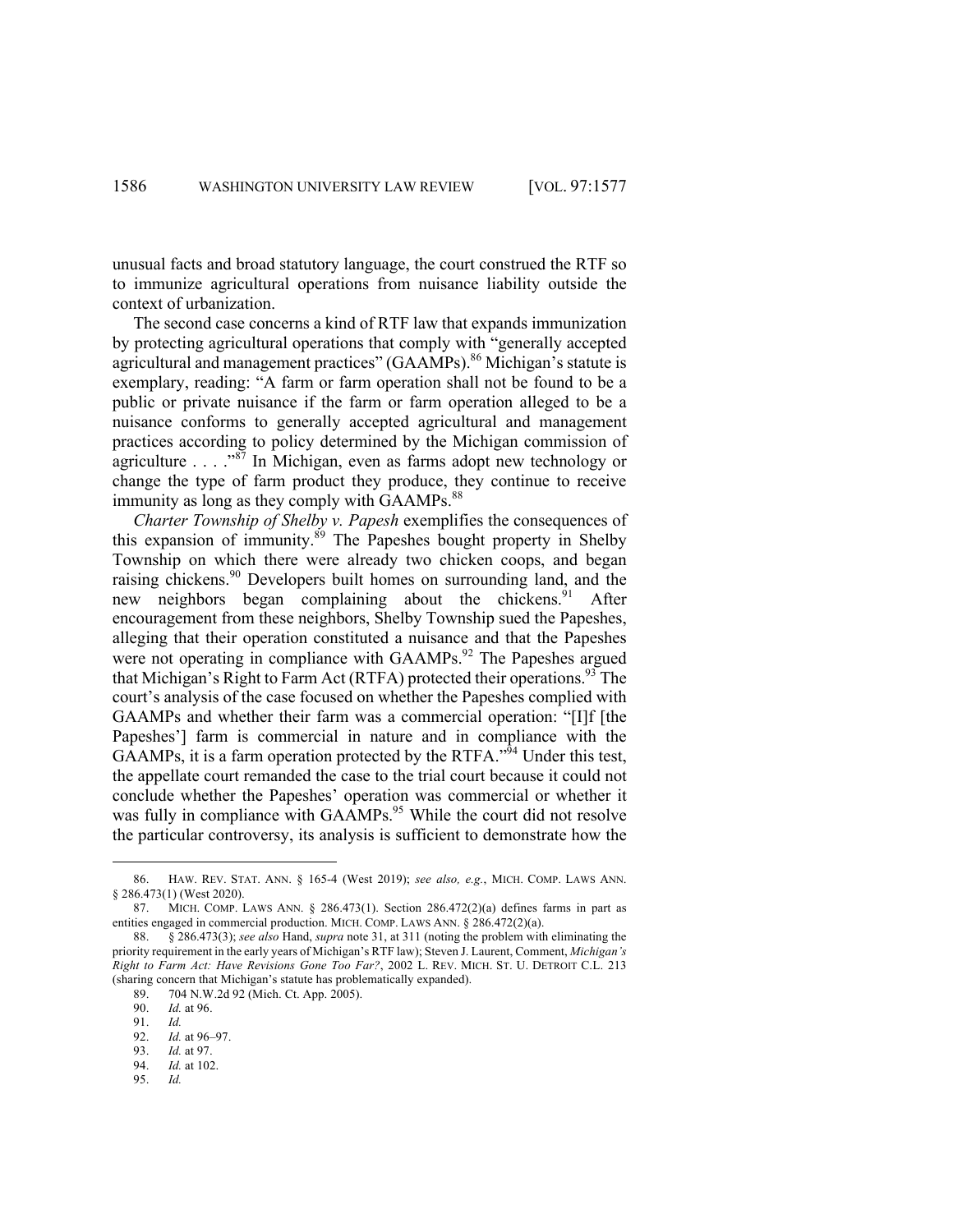premising of immunity under RTF laws like Michigan's has drifted from the laws' theoretical foundation. The court's analysis did not consider whether there was an issue of coming-to-the-nuisance or questions of urbanization because the statute does not require this type of consideration. <sup>96</sup> These cases thus illustrate how some RTF laws have departed from the foundation on which they were built.

#### III. CABINED LAWS, SENSIBLE RESULTS

If and when states choose to reform their RTF laws, they should study Washington's as a model, and other state courts should study Washington courts' jurisprudence on RTF laws, too. The statute's purpose statement makes clear that it aims to relieve agricultural and forestry operations in urbanizing areas from nuisance lawsuits.<sup>97</sup> It goes on to provide immunity from nuisance liability to agricultural operations that use good practices, were established prior to surrounding nonagricultural activities, and do not have a substantial adverse effect on public health and safety.<sup>98</sup> The following discussion of two Washington cases illustrates how a welldesigned RTF law produces sensible outcomes in the courts.

Washington courts have narrowly construed Washington's RTF law. In *Buchanan v. Simplot Feeders Ltd. Partnership*, the Buchanans had farmed on their land for decades.<sup>99</sup> Simplot purchased a neighboring cattle ranch and expanded its operation while another defendant, IBP, Inc. (IBP), had purchased and expanded the operation of a meat processing plant.<sup>100</sup> These operations generated increasing amounts of odor, dust, and flies, spurring the Buchanans to sue Simplot and IBP as nuisances. <sup>101</sup> Simplot and IBP argued that Washington's RTF law immunized them from nuisance liability.<sup>102</sup> The Buchanans argued that Washington enacted the RTF law only to protect agricultural operations from urbanization and that it should not protect an agricultural operation from suit by another agricultural operation.<sup>103</sup>

After finding the statute ambiguous, the court conducted an extensive analysis of both the text and legislative history of the RTF law.104

<sup>96.</sup> *See id.*; *see also* Papadelis v. City of Troy, No. 268920, 2006 WL 2683385, at \*3 (Mich. Ct. App. Sept. 19, 2006) (affirming the reasoning of *Papesh*), *rev'd on other grounds*, 733 N.W.2d 397 (Mich. 2007).

<sup>97.</sup> WASH. REV. CODE ANN. § 7.48.300 (West 2020).

<sup>98.</sup> *Id.* § 7.48.305.

<sup>99.</sup> 952 P.2d 610, 611 (Wash. 1998) (en banc).

<sup>100.</sup> *Id.* at 611–12.

<sup>101.</sup> *Id.*

<sup>102.</sup> *Id.* at 612.

<sup>103.</sup> *Id.* at 613.

<sup>104.</sup> *Id.*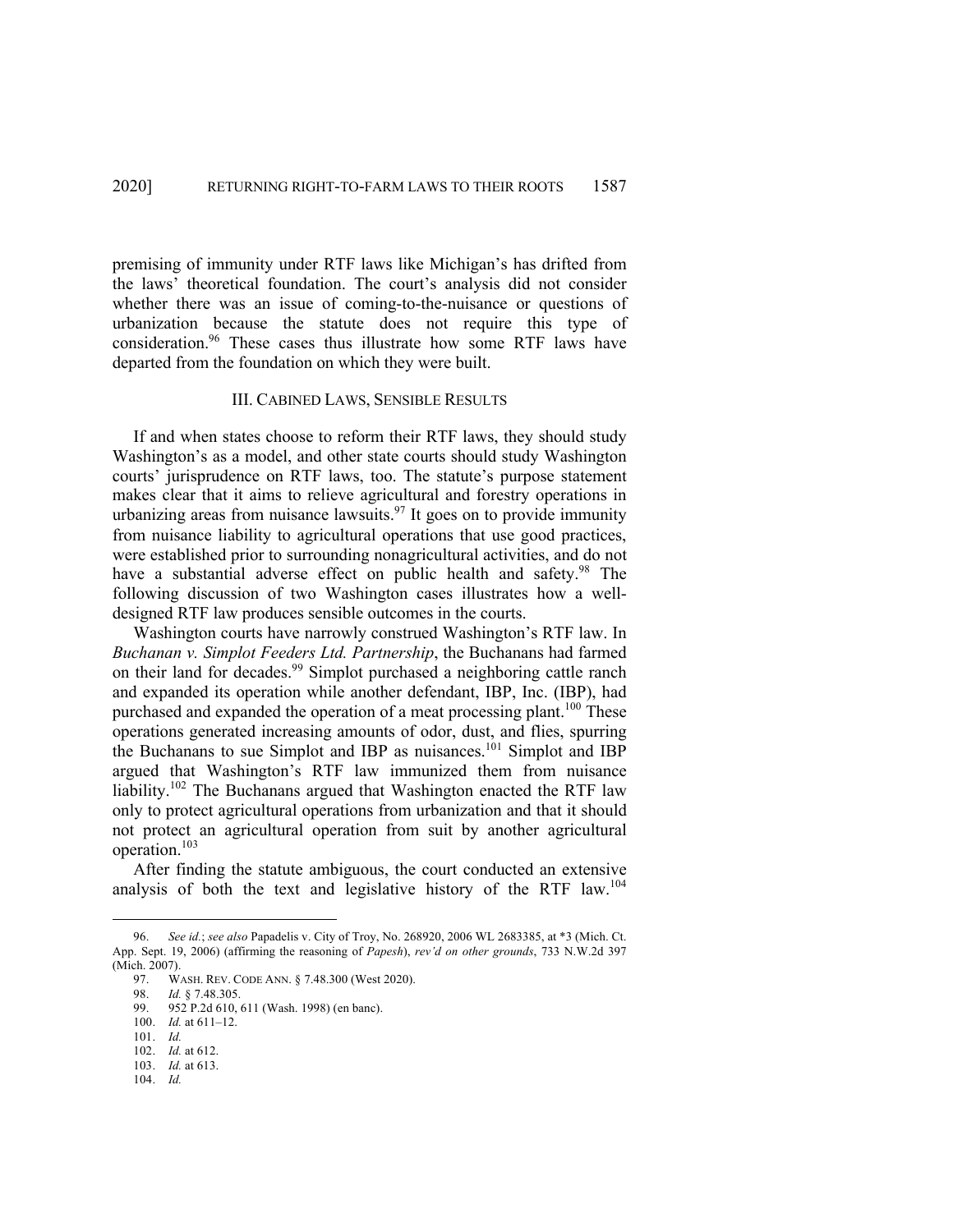Washington's RTF law includes a statement of purpose that emphasizes protecting farms from urbanization: "The legislature finds that agricultural activities conducted on farmland and forest practices in urbanizing areas are often subjected to nuisance lawsuits, and that such suits encourage and even force the premature removal of the lands from agricultural uses and timber production."105 This purpose colors the entirety of the RTF law and encourages a narrow construction by framing the law as a response to urbanization.<sup>106</sup> The legislative history of the statute also encourages a narrow construction.<sup>107</sup> Legislators explicitly noted their desire to protect farms from urbanization and described protecting rural landowners in coming-to-the-nuisance situations.<sup>108</sup>

Relying on the legislative history, the court ultimately held that:

[T]he nuisance protection afforded by the Right–to–Farm Act must be applied cautiously and narrowly. RCW 7.48.305 should not be read to insulate agricultural enterprises from nuisance actions brought by an agricultural or other rural plaintiff, especially if the plaintiff occupied the land before the nuisance activity was established.<sup>109</sup>

In coming to this conclusion, the Washington Supreme Court properly narrowed the state's RTF law to apply in urbanizing scenarios and recognized the importance of priority in time in determining nuisance liability.

Washington courts have since affirmed this reasoning. For example, in *Davis v. Taylor*, an apple orchard near a long-established residential subdivision was purchased and converted to a cherry orchard.<sup>110</sup> The orchard operators began using propane cannons and cherry guns to protect their crops from birds.<sup>111</sup> The neighbors sued, alleging that the agricultural operation constituted a nuisance due to the new increase in noise.112 In interpreting the state and Yakima County RTF laws,<sup>113</sup> the court followed *Buchanan* and found that Washington's RTF law was meant to protect against urban encroachment and thus did not immunize the defendants from nuisance liability: "The act effectively codified the 'coming to the nuisance

<sup>105.</sup> WASH. REV. CODE ANN. § 7.48.300 (West 2020).

<sup>106.</sup> *Buchanan*, 952 P.2d at 614.

<sup>107.</sup> *Id.* at 614–15.

<sup>108.</sup> *Id.*

<sup>109.</sup> *Id.* at 615–16.

<sup>110.</sup> 132 P.3d 783, 784 (Wash. Ct. App. 2006).

<sup>111.</sup> *Id.*

<sup>112.</sup> *Id.*

<sup>113.</sup> The county RTF law was "similar" legislation and accordingly functioned similarly. *Id.* at 785–86.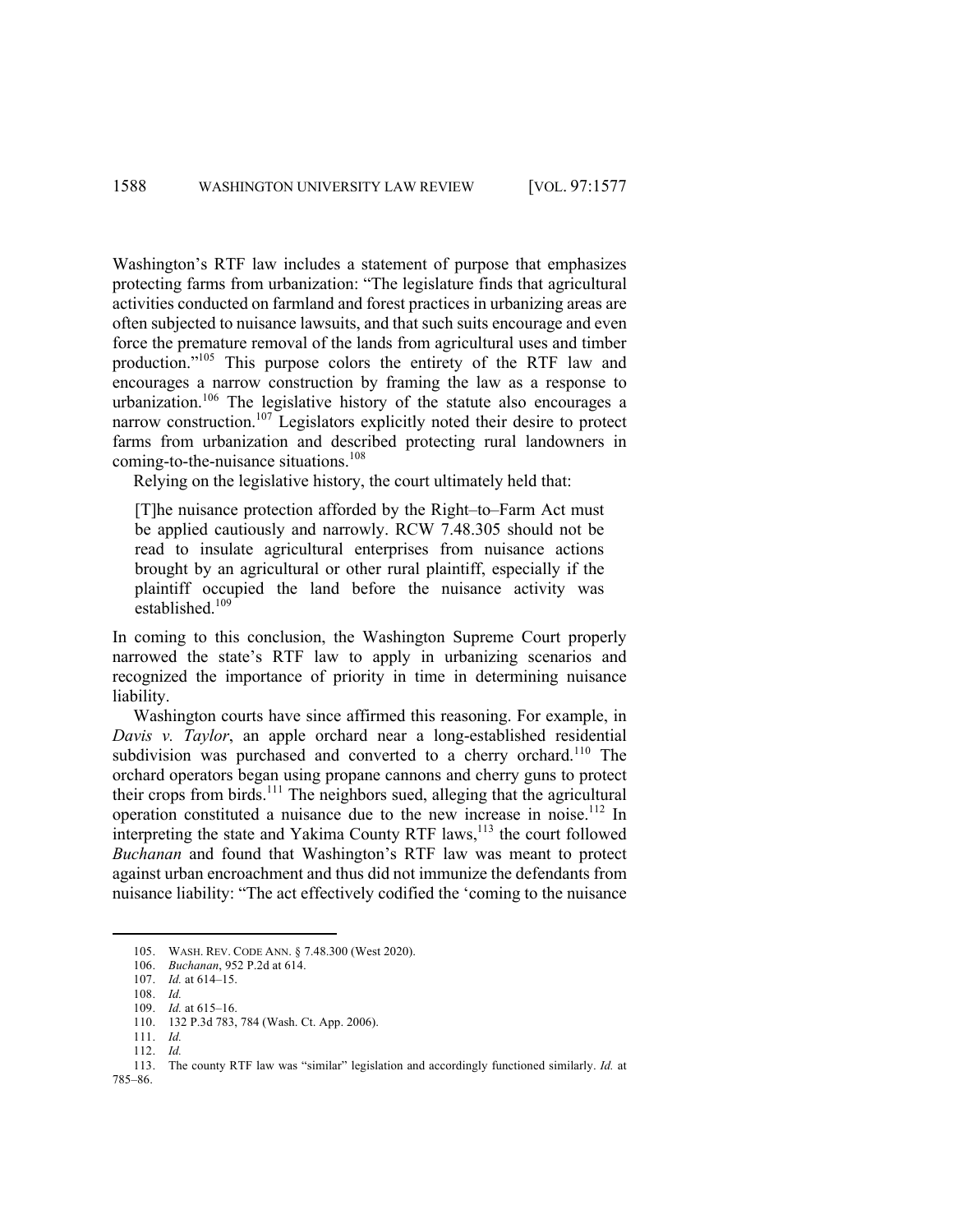defense' (where a party moves to an existing nuisance)."<sup>114</sup> Washington's RTF law and its resulting case law thus provide a model for other states interested in returning their RTF laws to their theoretical foundations.

## IV. HOW AND WHY TO CORRECT THE COURSE OF RTF LAWS

## *A. Reforming RTF Laws*

This Note urges states to revise their laws with Washington's, not North Carolina's, statute as their model. It also urges courts to follow the model provided by Washington courts to help return RTF laws to a narrower and better purpose. States should reform their laws in a few specific ways. First, states should include purpose statements, such as Washington's, clarifying that the RTF law aims to provide protection in the face of urbanization.<sup>115</sup> Second, the law should then go on to premise immunity on whether the agricultural operation has priority in time compared to the competing use.<sup>116</sup> GAAMPs can still have a useful role in RTF statutes but following them should not alone shield agricultural operations from nuisance suits. Instead, asking for agricultural operations to follow GAAMPs in addition to enjoying priority in time to qualify for immunity from suit rewardsagricultural operations for implementing best practices.<sup>117</sup> Third, states should modify RTF statutes so agricultural operations which significantly change their operations lose their immunity.<sup>118</sup> This provision is not a requirement that an operation remain static, never expanding or changing ventures. Instead, this requirement acknowledges that the scope

117. WASH. REV. CODE ANN. § 7.48.305(1).

<sup>114.</sup> *Id.* at 785 (citing Alpental Cmty. Club, Inc. v. Seattle Gymnastics Soc'y, 111 P.3d 257, 260– 61 (Wash. 2005) (en banc); *Buchanan*, 952 P.2d at 615).

<sup>115.</sup> *See, e.g.*, WASH. REV. CODE ANN. § 7.48.300 (West 2020); *see also* Hand, *supra* note 31, at 305–06 (encouraging the use of purpose statements); Grossman & Fischer, *supra* note 30, at 122–25 (also arguing for limiting RTF laws' application to the context of urban sprawl where plaintiffs come to the nuisance).

<sup>116.</sup> *See, e.g.*, WASH. REV. CODE ANN. § 7.48.305(1). This Note's conception of priority matches what Hand categorizes as priority in ownership because it aims to be "consistent" with the coming-tothe-nuisance doctrine and recognizes the "visceral sense that it is unfair to allow an individual buying property with full notice of a neighbor's activities . . . to stop the neighbor's operation." Hand, *supra*  note 31, at 306–07 (footnote omitted). Hand makes two critiques of RTF laws adopting this conception of priority: (1) such statutes may make it harder for individuals to sell their land because the new purchaser will not have the option to sue a neighboring agricultural operation for nuisance; and (2) such statutes limit their own applicability. *Id.* at 307–08. Regarding the former, this Note believes that this consequence is a permissible concession because this proposal aims to prevent arriving land uses from suing existing land uses because the arriving use could have chosen to locate elsewhere. And regarding the latter, this Note argues that limiting RTF laws' applicability is in fact desirable.

<sup>118.</sup> Washington's law does not state this provision explicitly although it has been interpreted to function in this manner. *See Davis*, 132 P.3d 783. Idaho's RTF law is an example where the law's protections do not apply in cases of improper or negligent expansions of operations. *See* IDAHO CODE ANN. §§ 22-4503, 22-4505 (West 2019).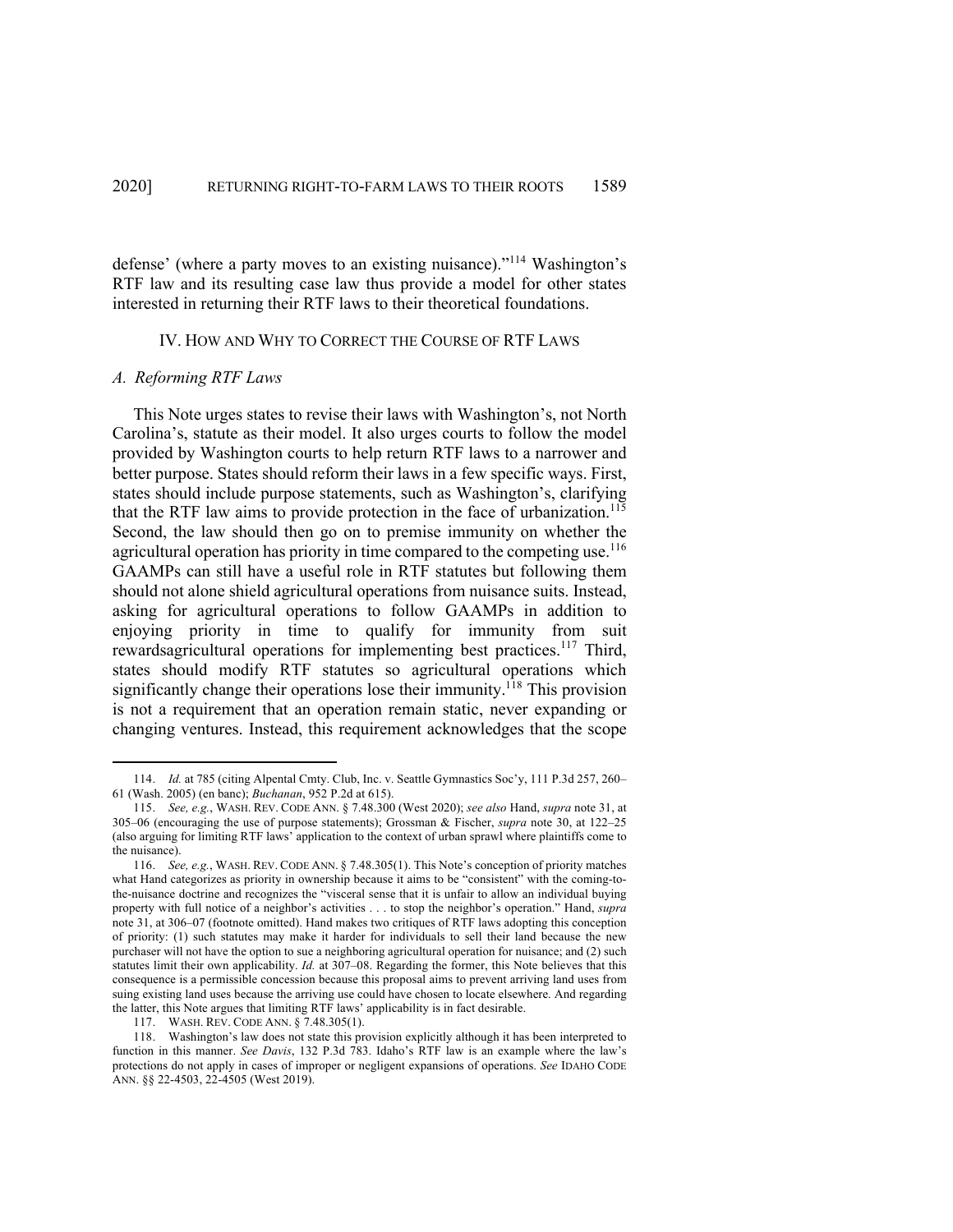of some changes may drastically alter an operation's nature and the externalities it produces. Long-established neighbors may find their operations drastically affected yet would have no recourse in a nuisance suit under some expanded RTF laws. This proposal draws no hard lines as to what constitutes a significant change, although several courts have already considered the issue.<sup>119</sup> It will necessarily be a fact-based inquiry whose central mission should be determining whether the newly-changed operation remains compatible with the surrounding uses which existed prior to the change.

Additionally, in interpreting future cases concerning RTF laws, this proposal encourages judges to consider the legislative intent and history behind these laws in accordance with a purposivist philosophy.<sup>120</sup> The Washington Supreme Court analyzed the state's RTF law in part by considering the history of RTF laws and how the law's purpose section colored the entire statute in adopting its narrowing construction. 121 Considering the policy context behind RTF laws contributes to courts producing sensible resolutions and helps courts better respect a legislature's will, avoid inserting their own beliefs into the text, and have a base for resolving ambiguities in the statutes.<sup>122</sup> Looking to legislative history also avoids the personal bias inherent in a purely textual inquiry.<sup>123</sup> This Note acknowledges that the use of legislative intent or history in statutory interpretation is controversial but it is not without precedent. <sup>124</sup> The United

<sup>119.</sup> *See* discussion *infra* Section IV.B.2.

<sup>120.</sup> This Note here echoes and aims to supplement one of Reinert's proposals. *See* Reinert, *supra*  note 38, at 1735. For introductions to purposivism, see John F. Manning, *What Divides Textualists from Purposivists?*, 106 COLUM. L. REV. 70, 85–91 (2006) (discussing tools used by modern purposivists in their inquiries, and similarities in analysis to textualists); Michael C. Mikulic, Case Comment, *The Emergence of Contextually Constrained Purposivism*, 91 NOTRE DAME L. REV. ONLINE 128, 140–42 (2016) (discussing modern pattern of reading statutes in light of their purposes); *see also* Daniel B. Rodriguez & Barry R. Weingast, *The Positive Political Theory of Legislative History: New Perspectives on the 1964 Civil Rights Act and Its Interpretation*, 151 U. PA. L. REV. 1417, 1538 (2003) (illustrating how understanding a statute's history enriches statutory interpretation).

<sup>121.</sup> Buchanan v. Simplot Feeders Ltd. P'ship, 952 P.2d 610, 614 (Wash. 1998) (en banc) ("Our ability to interpret and apply the Right–to–Farm Act is enhanced by the Legislature's express statement of findings and purpose."); *see also* Payne v. Skaar, 900 P.2d 1352, 1355 (Idaho 1995) (noting the law's statement of legislative intent).

<sup>122.</sup> Mikulic, *supra* note 120, at 140–42; *see also* STEPHEN BREYER, ACTIVE LIBERTY: INTERPRETING OUR DEMOCRATIC CONSTITUTION 85–88 (2005) (comparing purposivism and textualism); STEPHEN BREYER, MAKING OUR DEMOCRACY WORK: A JUDGE'S VIEW 94–98 (2010); Daniel A. Farber & Philip P. Frickey, *Legislative Intent and Public Choice*, 74 VA. L. REV. 423, 457– 58 (1988).

<sup>123.</sup> Victoria F. Nourse, *A Decision Theory of Statutory Interpretation: Legislative History by the Rules*, 122 YALE L.J. 70, 142 (2012).

<sup>124.</sup> Some of America's leading jurists have rejected considering legislative intent or history. *See, e.g.*, ANTONIN SCALIA, A MATTER OF INTERPRETATION: FEDERAL COURTS AND THE LAW 29–37 (Amy Gutmann ed., 1997); Frank H. Easterbrook, *The Role of Original Intent in Statutory Construction*, 11 HARV. J.L. & PUB. POL'Y 59, 65 (1988). See Farber & Frickey, *supra* note 122, at 453, for a direct response to these criticisms.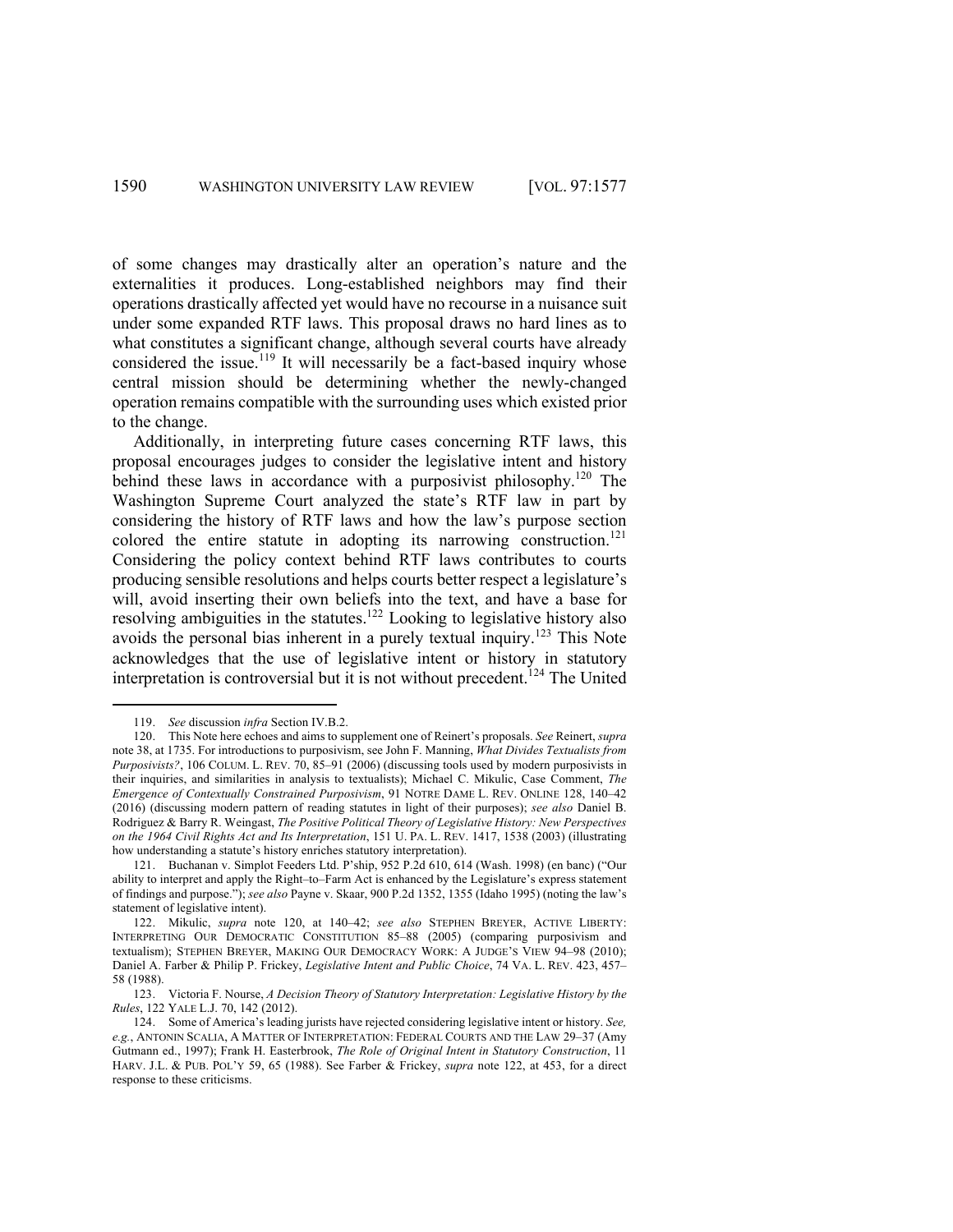States Supreme Court recently examined the policy context of statutes in several major cases and found policy and history more persuasive than purely textual arguments.125 This Note does not argue that the legislative intent or history should dictate a statute's interpretation, but rather argues that the aforementioned benefits of considering the policy context of RTF laws in judicial analyses help produce sensible outcomes in RTF cases.

#### *B. Justifying Reform*

Two primary justifications exist for revising RTF statutes in this way. First, this revision's emphasis on priority-in-time returns RTF laws to their foundation in the coming-to-the-nuisance doctrine. As *Spur* illustrated, urbanization can upset long-established rural land uses. In the face of urbanization, this doctrine protects parties' expectations and honors parties' property-for-personhood interests. Second, this revision reduces the economic inefficiency generated by RTF laws. The broader the immunization from liability is, the greater the inefficiency generated will be. Revised statutes restricting immunity to instances of urbanization where the agricultural operator has priority-in-time reduce the total instances of immunity and thus reduce economic inefficiency. Similarly, if operations that change significantly lose their immunity, the pool of immune operators continues to shrink and exposes more operations to liability, continuing to reduce inefficiency.

## *1. The Value of the Coming-to-the-Nuisance Doctrine*

Expanding RTF laws to provide immunity for agricultural operations against nuisance suits from long-established rural neighbors or any neighbor on the ground of following GAAMPs alone is improper. First, it unmoors RTF laws from their original theoretical underpinnings as attempts to codify the coming-to-the-nuisance doctrine.<sup>126</sup> This doctrine should not be abandoned. Courts have long considered whether a party having priority in

<sup>125.</sup> *See* Note, *The Rise of Purposivism and Fall of* Chevron*: Major Statutory Cases in the Supreme Court*, 130 HARV. L. REV. 1227, 1229–37 (2017) (analyzing recent cases and finding the Court taking a purposivist approach); *see also* Mikulic, *supra* note 120, at 130.

<sup>126.</sup> MANDELKER, *supra* note 36, at 78.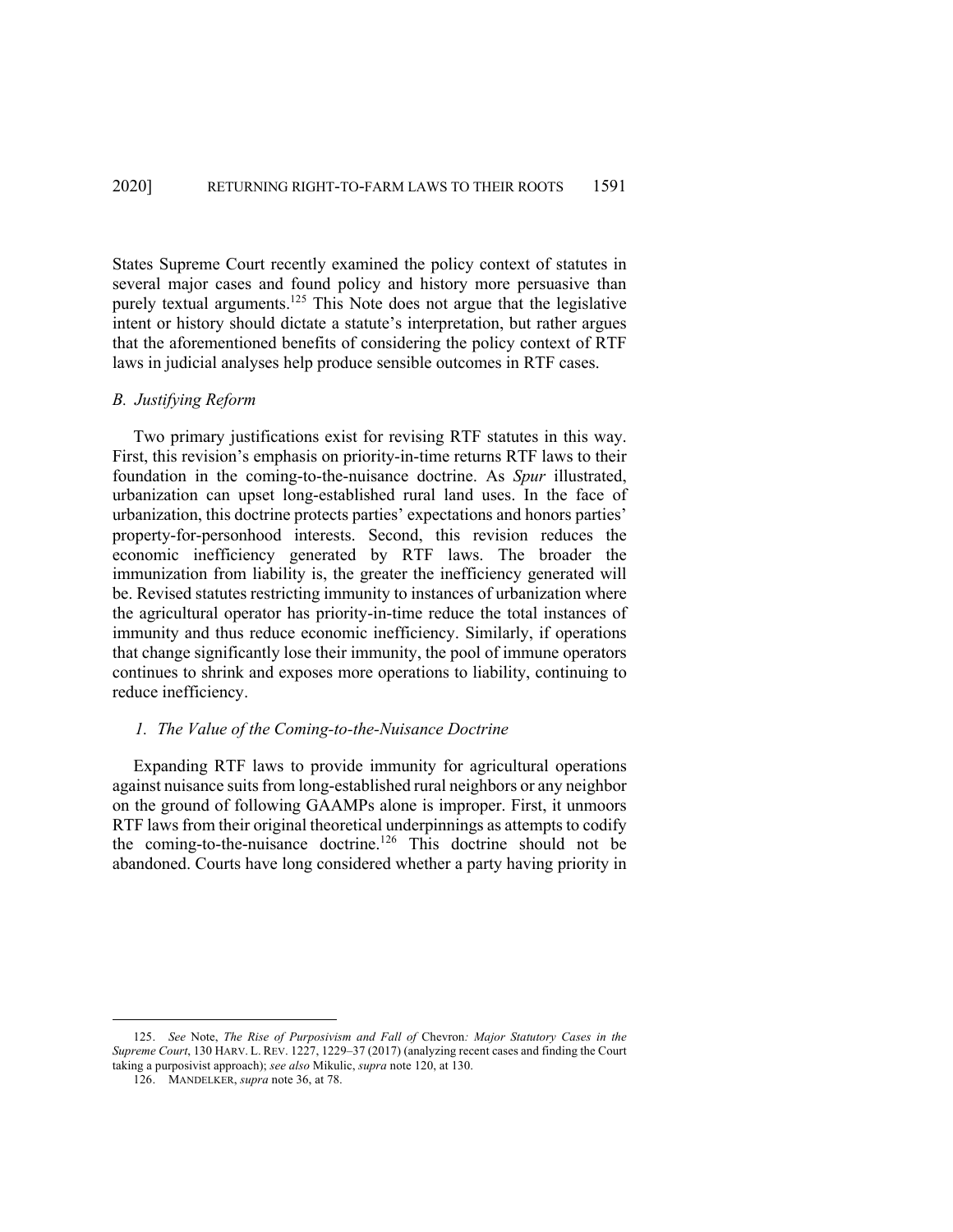time matters in nuisance suits.<sup>127</sup> Many courts have determined that it does, including in the context of agricultural operations. 128

# *a. Protecting Expectations*

The coming-to-the-nuisance doctrine helps protect parties' "legitimate expectations."<sup>129</sup> "[A] broadly shared feeling that claims of right arise from temporal priority" exists.130 One scholar, R.E. Hawkins, in a thought experiment based off the landmark *Boomer v. Atlantic Cement Co.* case, 131 considers why an established operation, by virtue of temporal priority, should prevail in a conflict between it and a new use.<sup>132</sup> A property owner may establish an interest in his property, an interest around which behavior and values may develop.<sup>133</sup> When an established interest clashes with an arriving one, a court should consider these developed behavior and values in adjudicating property rights.<sup>134</sup> To do otherwise unethically ignores a distinction between an established and a new interest: that the nature of being established—of having a degree of permanence and the behaviors that come with it—deserves recognition in and of itself. <sup>135</sup> Also, an established operation has "legitimate expectations of permanence."136 Hawkins identifies these expectations as being at the heart of the "ethical underpinnings of the concept of property."<sup>137</sup> Thus, disregarding temporal priority risks disregarding one aspect of what makes property property.<sup>138</sup>

138. *Id.*

<sup>127.</sup> *See, e.g.*, McCarty v. Nat. Carbonic Gas Co., 81 N.E. 549, 550 (N.Y. 1907) ("Location, priority of occupation, and the fact that the injury is only occasional, are not conclusive, but are to be considered in connection with all the evidence . . . ."); McIntosh v. Brimmer, 230 P. 203, 204 (Cal. Dist. Ct. App. 1924) (citing *McCarty*). *But see* Campbell v. Seaman, 63 N.Y. 568, 584 (1876) ("It matters not that the brick-yard was used before plaintiffs bought their lands or built their houses."); Richards v. Ohio River R.R. Co., 49 S.E. 385, 386 (W. Va. 1904) ("If one comes to a nuisance, that does not debar him in legal proceedings for harm from it or to restrain it.").

<sup>128.</sup> *See, e.g.*, Davis v. Taylor, 132 P.3d 783, 786 (Wash. Ct. App. 2006) (paying particular attention to the fact that the change in the orchard's activity occurred after the plaintiff neighbors had arrived). For a much earlier case in the agricultural context, see Hall v. Budde, 169 S.W.2d 33, 33 (Ky. 1943) ("[T]he fact that the complainants 'moved to the nuisance' is but a factor, though an important one, to be considered . . . .").

<sup>129.</sup> Jeff L. Lewin, Boomer *and the American Law of Nuisance: Past, Present, and Future*, 54 ALB. L. REV. 189, 284 (1990).

<sup>130.</sup> *Id.* at 284–85 (citing, among others, R.E. Hawkins, *'In and of Itself': Some Thoughts on the Assignment of Property Rights in Nuisance Cases*, 36 U. TORONTO FAC. L. REV. 209, 216–17 (1978)). 131. 340 N.Y.S.2d 97 (1972).

<sup>132.</sup> Hawkins, *supra* note 130, at 217.

<sup>133.</sup> *Id.* at 215.

<sup>134.</sup> *Id.*

<sup>135.</sup> *Id.* at 215–16.

<sup>136.</sup> *Id.* at 217.

<sup>137.</sup> *Id.*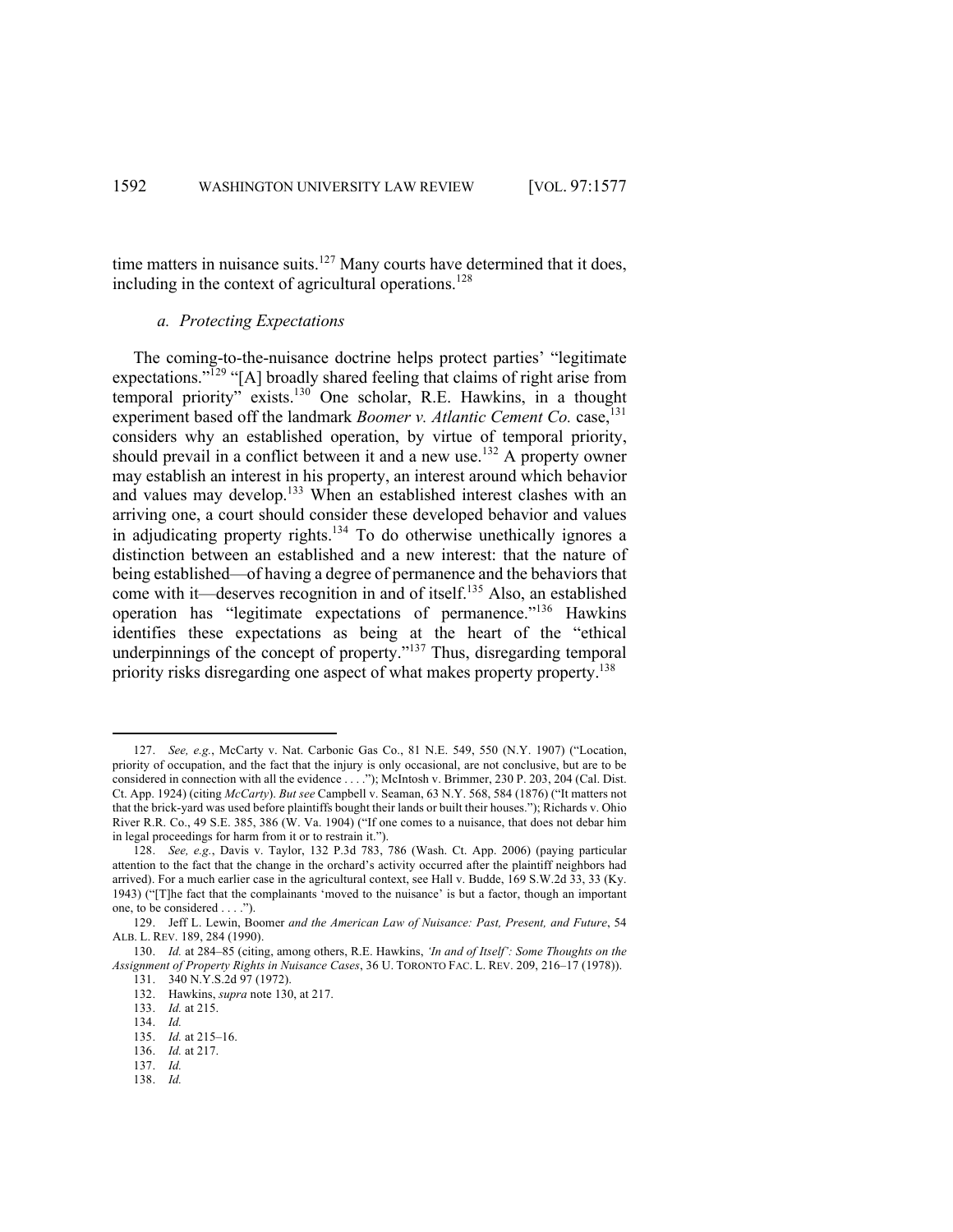An agricultural operation that begins operating in a rural area almost certainly has established patterns of behavior and legitimate expectations of permanence. Agricultural operators invest significant amounts of capital at their operations' outset. Public accountant Shawn Williamson calculated how much it would cost to assemble various farming operations—such as wheat, grain, and dairy operations—from scratch.<sup>139</sup> He found that these operations require millions of dollars in start-up funds.140 And none of these potential operations were industrial in scale, meaning that larger farms almost certainly demand even more capital. Faced with such high entry costs, operators only start farming if they believe they will be able to continue their operations in the future.<sup>141</sup> If another operator comes onto the scene and, as part of its operations, demands that the first operator change or cease its operation to accommodate the new operation, it upsets the first operator's legitimate expectations.<sup>142</sup> Privileging the first operation maintains those expectations and recognizes that the second user is "usually the 'least-cost-avoider' of the conflict":<sup>143</sup> The first operator already incurred costs of selecting its location and starting operations.<sup>144</sup> The second would-be operator has yet to incur these costs, has the opportunity to research the first operator's operation and determine whether they are "incompatible uses," and has the opportunity to find another location.<sup>145</sup> Reformed RTF laws recognize that honoring the coming-to-the-nuisance doctrine helps protect operators' legitimate economic expectations.

# *b. Property as Personhood*

The party with priority in time also likely values its operation more not just due to its expectations but due to emotional ties, too. Professor Margaret

<sup>139.</sup> *See* Shawn Williamson, *How Much \$ Does It Take to Become a Farmer?*, SUCCESSFUL FARMING (June 27, 2017), https://www.agriculture.com/farm-management/business-planning/how-muc h-does-it-take-to-become-a-farmer [https://perma.cc/D5Q2-7K9G] [hereinafter Williamson, *How Much \$ Does It Take to Become a Farmer?*]; Shawn Williamson, *What's the Cost of Grain Farming in Iowa vs. Nebraska Dairy or Kansas Wheat?*, SUCCESSFUL FARMING (Aug. 17, 2017), https://www.agriculture .com/farm-management/business-planning/whats-the-cost-of-grain-farming-in-ia-vs-neb-dairy-and-kswheat?did=165347&utm\_campaign=todaysnews\_081817&utm\_medium=email&utm\_source=ag-new sletter [https://perma.cc/AER3-VH3X].

<sup>140.</sup> Williamson, *How Much \$ Does It Take to Become a Farmer?*, *supra* note 139.

<sup>141.</sup> Hand, *supra* note 31, at 292–93. Hand describes the "impermanence syndrome" a farmer may experience if he or she perceives that his operation could be declared a nuisance: "This syndrome is characterized by a disinclination on the part of a farmer to invest in farm buildings or equipment because of a belief that he or she is unlikely to be farming on that property over the long term." *Id.*

<sup>142.</sup> Lewin, *supra* note 129, at 285.

<sup>143.</sup> *Id.* The first operation can not only capitalize on its initial investment, but this privileging also "give[s it] an incentive to develop [its] land without having to worry about future nuisance conflicts." *Id.* at 286.

<sup>144.</sup> *Id.* at 285.

<sup>145.</sup> *Id.*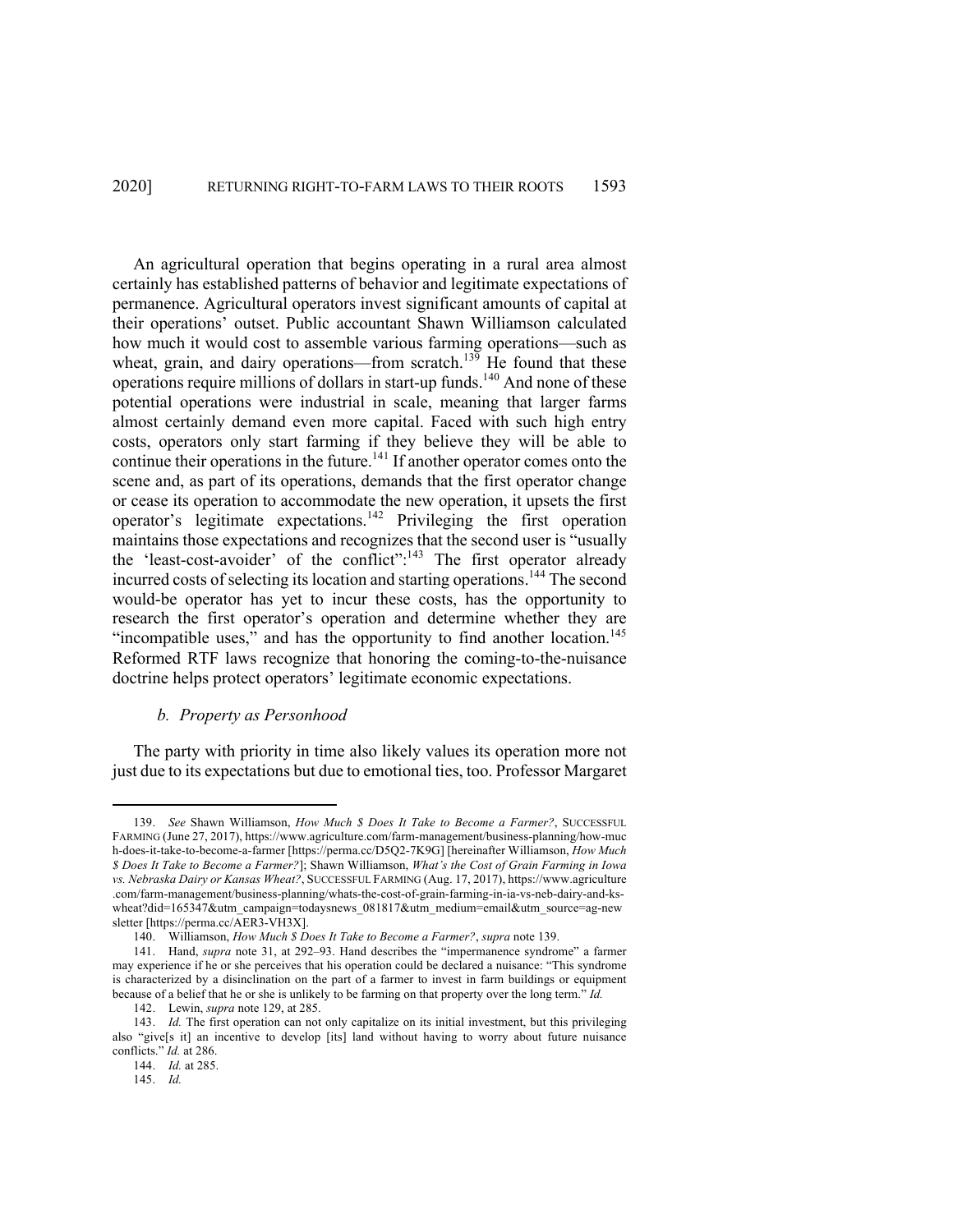Jane Radin has argued extensively that not all personal properties are fungible commodities.<sup>146</sup> Instead, we identify with certain objects that are so important to us that they make up part of our personhood.<sup>147</sup> These items have "an appropriate connection to our conception of human flourishing."<sup>148</sup> Radin identifies an object like "a wedding ring, a portrait, an heirloom, or a house" as being objects "closely bound up with personhood."<sup>149</sup> This type of connection is often present between farmers and their land.<sup>150</sup> Place attachment research demonstrates that places have special meaning for individuals. <sup>151</sup> Farmers both give and receive a sense of security from their land: "The farm provides a sense of peace and sometimes even helps farmers through difficult personal journeys."<sup>152</sup> Radin proposes that a connection like this should receive special protection in adjudicating claims:

Where we can ascertain that a given property right is personal, there is a prima facie case that that right should be protected to some extent against invasion by government and against cancellation by conflicting fungible property claims of other people. This case is strongest where without the claimed protection of property as personal, the claimants' opportunities to become fully developed persons in the context of our society would be destroyed or significantly lessened, and probably also where the personal property rights are claimed by individuals who are maintaining and expressing their group identity.<sup>153</sup>

<sup>146.</sup> *See* Margaret Jane Radin, *Market-Inalienability*, 100 HARV. L. REV. 1849, 1907 (1987). Reinert also discusses RTF laws in the context of Radin's scholarship and argues that because RTF laws are insensitive to context, they preclude courts from adequately weighing property-for-personhood interests. Reinert, *supra* note 38, at 1732–33. This Note aims to supplement and respond to his critique by connecting Radin's scholarship with recent scholarship on place attachment theory and by arguing that reforming RTF laws in the proposed way will help ensure that only agricultural operators with property-for-personhood interests in their land, at least as compared to a rival, litigious land use, receive protection under RTF laws.

<sup>147.</sup> Radin, *supra* note 146, at 1907–09. Radin argues that there are "three main, overlapping aspects of personhood: freedom, identity, and contextuality." *Id.* at 1904 (discussing these aspects).

<sup>148.</sup> *Id.* at 1908 (discussing what makes a connection appropriate).

<sup>149.</sup> Margaret Jane Radin, *Property and Personhood*, 34 STAN. L. REV. 957, 959 (1982).

<sup>150.</sup> *See generally* Claudia Baldwin et al., *Love of the Land: Social-Ecological Connectivity of Rural Landholders*, 51 J. RURAL STUD. 37 (2017); Courtney E. Quinn & Angela C. Halfacre, *Place Matters: An Investigation of Farmers' Attachment to Their Land*, 20 HUM. ECOLOGY REV. 117 (2014); Carol Hunter, Opinion, *Sale of Family Farm Spawns Tug of Emotions*, DES MOINES REG. (Dec. 21, 2014, 12:42 PM), https://www.desmoinesregister.com/story/opinion/columnists/iowa-view/2014/12/21 /sale-family-farm-spurs-emotions/20722877/ [https://perma.cc/K2SF-CJPH] (personal account of a farm family's ties to its land).

<sup>151.</sup> *See generally* Maria Lewicka, *Place Attachment: How Far Have We Come in the Last 40 Years?*, 31 J. ENVTL. PSYCHOL. 207 (2011).

<sup>152.</sup> Quinn & Halfacre, *supra* note 150, at 127.

<sup>153.</sup> Radin, *supra* note 149, at 1014–15.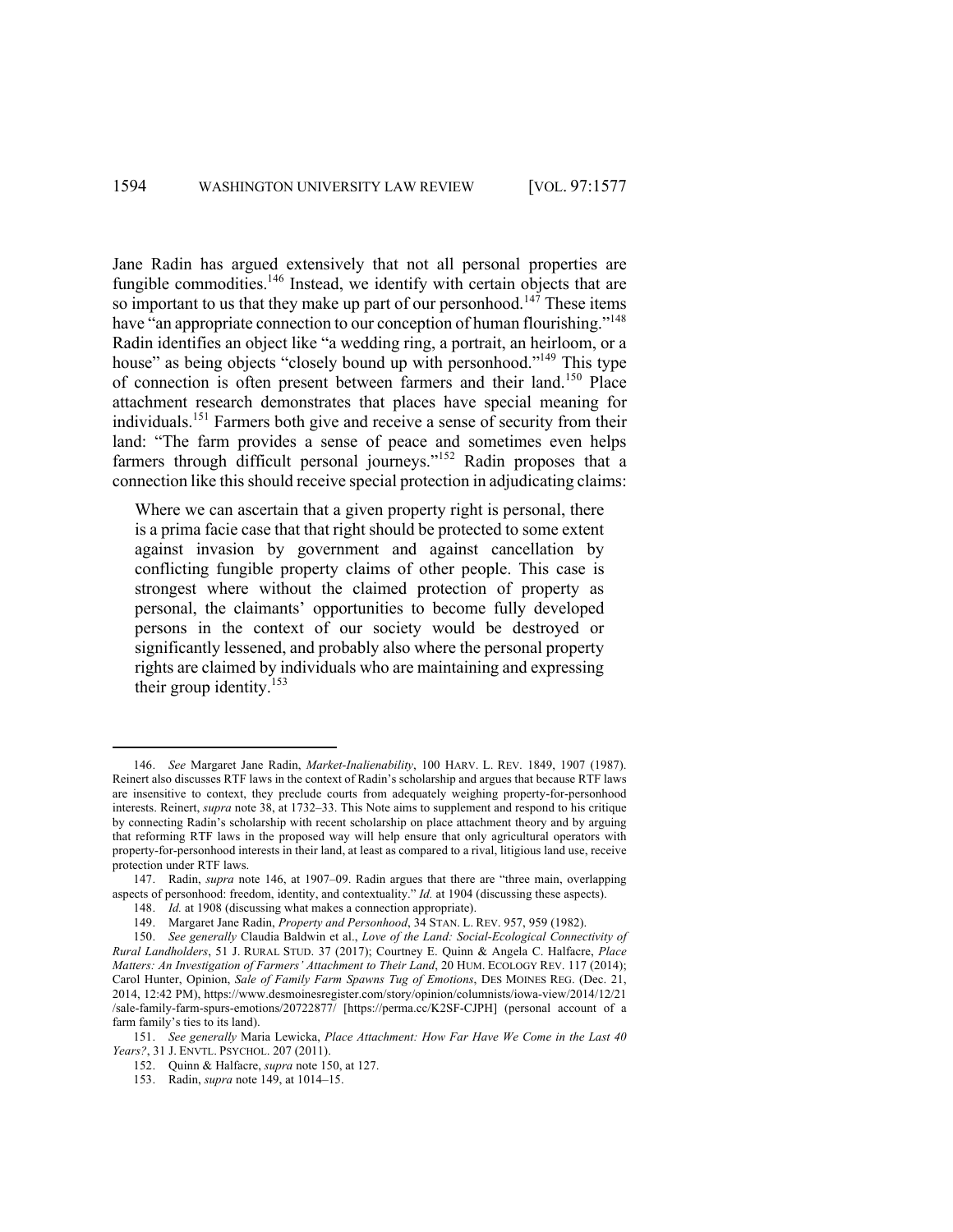A reformed, cabined RTF law better provides this special protection only to deserving operators. By returning RTF laws to their roots in the comingto-the-nuisance doctrine, this Note's proposal ensures that operators benefiting from RTF laws' protections are operators who have been in the area longer than the arriving, urbanizing land use from which they receive protection. So by design, only operators with comparatively strong property-for-personhood interests benefit from the reformed RTF law. The arriving rival land uses have simply not had the time to develop propertyfor-personhood relationships with their land. In his critique, Reinert had suggested that smaller farms deserve more protection in part as a proxy for privileging farmers with strong property-for-personhood interests.<sup>154</sup> This Note believes that time spent with the land rather than size is a better proxy for privileging these interests because the passage of time is critical in allowing a farmer to bond with his or her land, no matter how many acres it may be. In short, farmers bond with their land through work and play, and this consideration of place attachment weighs in favor of prioritizing the coming-to-the-nuisance doctrine in RTF laws to better privilege these bonds. $155$ 

# *2. Promoting Economic Efficiency*

In addition to restoring temporal priority as the key criterion in RTF statutes, this proposal aims to reduce the amount of economic inefficiency generated by these statutes.<sup>156</sup> Narrowing RTF laws in the proposed way reduces inefficiency by reducing eligibility for immunity, thus exposing more operations to liability. Removing immunity incentivizes an operation to reduce the negative externalities it produces because it now faces the prospect of liability and damages. In doing so, an operation internalizes the costs of its activity that it had previously foisted on others. Returning RTF laws to their roots thus leads to laws that strike healthier balances between economic efficiency and other public policy justifications for these laws.<sup>157</sup>

<sup>154.</sup> Reinert, *supra* note 38, at 1737. Reinert does note that "size may not be the best proxy for whether a farmer has developed a valued relationship with the land that cannot be compensated." *Id.* This Note here offers another proxy for consideration.

<sup>155.</sup> Quinn & Halfacre, *supra* note 150, at 128. It is important to note that this Note does not argue that any land use with priority in time should automatically be insulated from nuisance liability in all contexts. We must be mindful that "if coming to the nuisance were an automatic bar [to pursuing a nuisance claim], a defendant who carried on certain activities 'could condemn all the land in his vicinity to a servitude without paying any compensation.'" Grossman & Fischer, *supra* note 30, at 108 (quoting RESTATEMENT (SECOND) OF TORTS § 840D cmt. b (AM. LAW INST. 1977)). This discussion's preference for prioritizing the coming-to-the-nuisance doctrine is limited to this proposal for reforming RTF statutes.

<sup>156.</sup> *See* discussion *supra* Section II.

<sup>157.</sup> *See generally* JOHN P. BLAIR, LOCAL ECONOMIC DEVELOPMENT: ANALYSIS AND PRACTICE 32–33 (1995) (discussing why evaluating externalities cannot provide all the answers).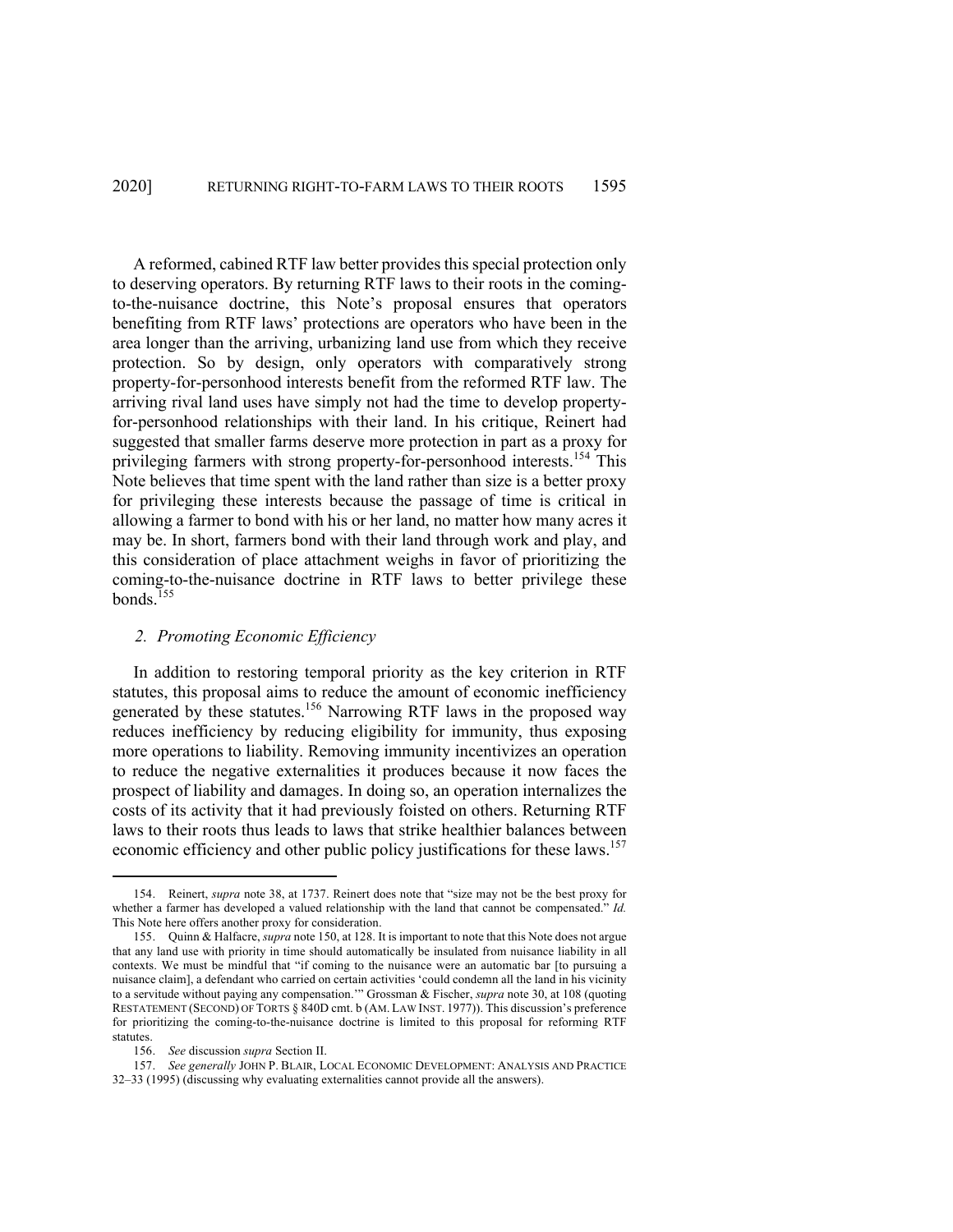# *a. Externalities in Agriculture*

"An externality is . . . the effect of one person's decision on someone who is not a party to that decision."<sup>158</sup> Externalities play an important role in American law and politics: "[M]any scholars have made the point that externalities set the stage for discussions of government regulation or other sorts of intervention. . . . Externalities likewise permeate the work of the judiciary . . . . "<sup>159</sup>

It is no secret that agricultural operations and policies generate negative externalities. Professor Terence J. Centner, for example, has examined environmental problems posed by concentrated animal feeding operations and how to counteract these problems with different land practices.<sup>160</sup> By immunizing qualifying agricultural operations from nuisance liability, RTF laws reduce one way in which society attempts to prevent an "oversupply of some dangerous activities."<sup>161</sup> In addition, Reinert argues that RTF laws generate economic inefficiency by "discourag[ing] mutually beneficial gains from trades between farmers and other landowners."162 Farms may not always be the most economically efficient use of the land, yet most RTF laws, as currently written, shield them from "bearing the costs of their activities."163

Freed from nuisance suits incentivizing cost-internalization, operators may be able to expand or change the nature of their operations in ways that impose far more costs on neighboring land, far more than their neighbors ever could have anticipated.<sup>164</sup> Michigan's RTF statute is particularly lenient. As previously referenced, Michigan's RTF law allows farms to be exempt from nuisance liability if they conform with GAAMPs.<sup>165</sup> Another subsection of the Michigan RTF law specifically provides that an operation

<sup>158.</sup> R.H. COASE, THE FIRM, THE MARKET, AND THE LAW 24 (1988).

<sup>159.</sup> Lisa Grow Sun & Brigham Daniels, *Externality Entrepreneurism*, 50 U.C. DAVIS L. REV. 321, 341, 344 (2016) (citing David D. Haddock et al., *Property Rights in Assets and Resistance to Tender Offers*, 73 VA. L. REV. 701, 722 (1987); Fred S. McChesney, *Current Excuses for Regulating Futures Transactions: Avoiding the E-Word*, 74 CORNELL L. REV. 902, 903 (1989)).

<sup>160.</sup> Terence J. Centner, *Concentrated Feeding Operations: An Examination of Current Regulations and Suggestions for Limiting Negative Externalities*, 25 COLUM. J. ENVTL. L. 219 (2000); *see also* Terence J. Centner, *Nuisances from Animal Feeding Operations: Reconciling Agricultural Production and Neighboring Property Rights*, 11 DRAKE J. AGRIC. L. 5, 11 (2006) (discussing objectionable practices by agricultural operations).

<sup>161.</sup> Giuseppe Dari-Mattiacci, *Negative Liability*, 38 J. LEGAL STUD. 21, 22 (2009). "The law internalizes negative externalities by providing general tort liability rules." *Id.* at 21; *see also* Guido Calabresi & A. Douglas Melamed, *Property Rules, Liability Rules, and Inalienability: One View of the Cathedral*, 85 HARV. L.REV. 1089, 1115–16 (1972) (discussing different liability rules for how nuisance suits can attempt to control pollution).

<sup>162.</sup> Reinert, *supra* note 38, at 1734.

<sup>163.</sup> *Id.* at 1735; *see* discussion *supra* Section I.C.

<sup>164.</sup> *See* Dari-Mattiacci, *supra* note 161, at 22.

<sup>165.</sup> MICH. COMP. LAWS ANN. § 286.473(1) (West 2020); *see* discussion *supra* Section II.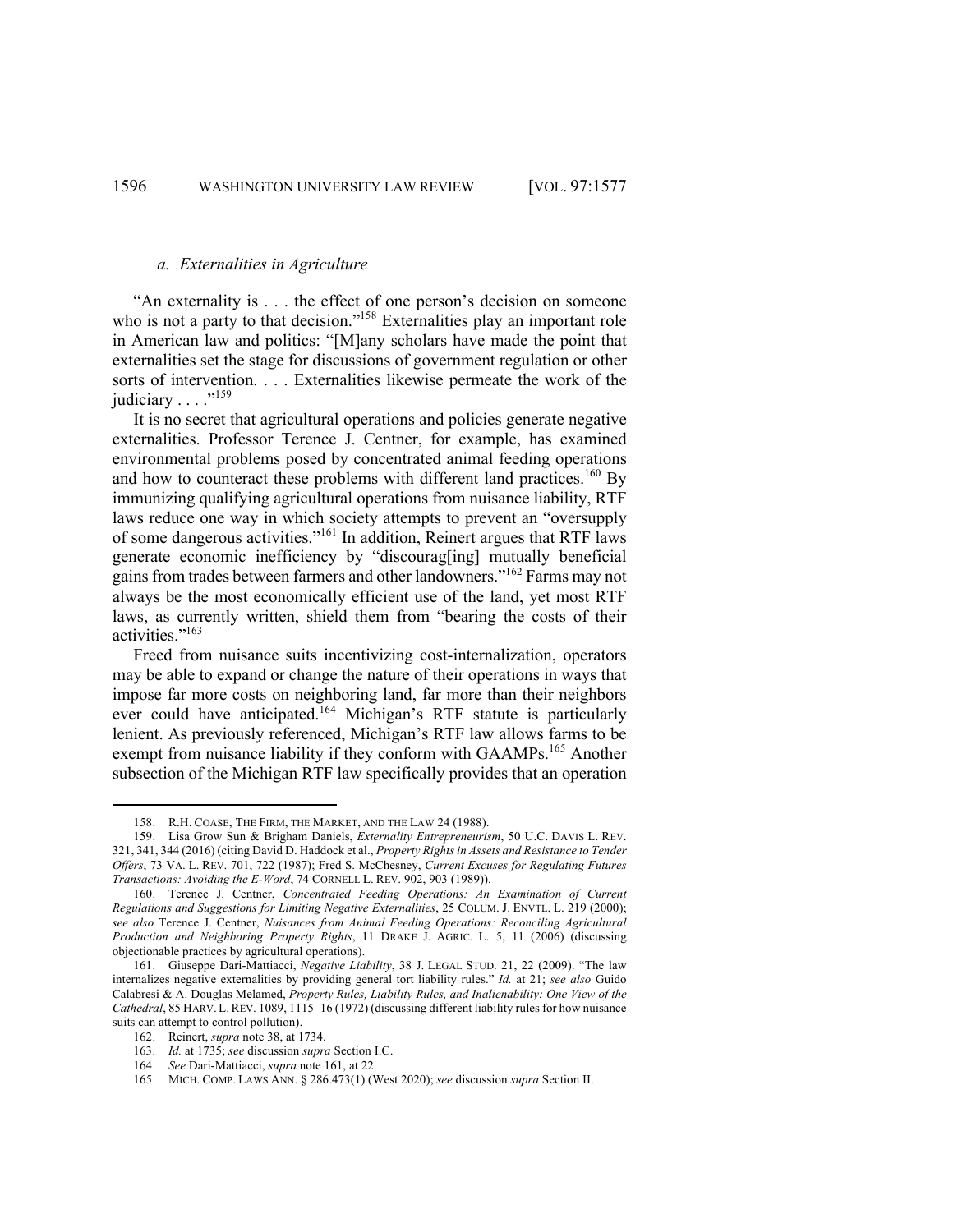conforming with GAAMPs cannot become a nuisance even if it changes in size, adopts new technology, or changes the type of farm product being produced.166 It is conceivable that any one of these changes could lead to neighboring land uses experiencing drastically different conditions than they had experienced before the change.

Changing an operation's scale may bring many new problems. More livestock, for example, produce more waste and thus more odor. A new technology may operate perfectly but still generate more noise than previous technology did. Changing farm products may come in the form of changing from producing grain to raising livestock, or changing the type of livestock raised. Livestock is noisier and more odiferous than grain, and one type of livestock may generate more noise or waste per capita than the previously raised livestock.

*Laux v. Chopin Land Associates, Inc.* sheds some light on how courts may treat these types of changes.<sup>167</sup> The Lauxes, previously grain farmers, started raising hogs on their farm, beginning with only a few dozen but soon growing to a few hundred hogs.<sup>168</sup> A developer owning neighboring land sued, alleging that the hogs constituted a nuisance due to odor.<sup>169</sup> The Lauxes argued that Indiana's RTF law protected their operation.<sup>170</sup> Under Indiana's statute, an agricultural operation that significantly changes loses its protection.<sup>171</sup> The court found that changing from a grain growing operation to a hog raising operation did constitute a significant change.<sup>172</sup> But the court found that the increase in the number of hogs and the accompanying construction of buildings to house them did not constitute a significant change.<sup>173</sup> The apparent conclusion that going from a few dozen hogs to a few hundred does not constitute a significant change in operation shows how much leeway some courts allow RTF statutes to give farmers to alter their operations, and thus potentially the conditions of their neighborhood, all while keeping their immunity.<sup>174</sup> Between GAAMPpremised immunity and lenient courts, RTF expansions clearly risk

<sup>166.</sup> MICH. COMP. LAWS ANN. § 286.473(3).

<sup>167.</sup> 550 N.E.2d 100 (Ind. Ct. App. 1990). Reinert also identifies *Laux* as problematic case law, arguing that the Indiana court had misapplied the statute, illustrating the unclear application of RTF laws generally. Reinert, *supra* note 38, at 1724–25. This Note argues that this case also serves to illustrate how expanded RTF laws have the potential to let operators greatly alter their vicinity's externality balance without exposing themselves to liability.

<sup>168.</sup> *Laux*, 550 N.E.2d at 101.

<sup>169.</sup> *Id.*

<sup>170.</sup> *Id.*; *see* IND. CODE ANN. §§ 32-30-6-1, 32-30-6-5, 32-30-6-9 (West 2019).

<sup>171.</sup> § 32-30-6-9(d)(1).

<sup>172.</sup> *Laux*, 550 N.E.2d at 103.

<sup>173.</sup> *Id.* ("[M]erely increasing or decreasing the size or numbers of an operation will not serve to change the type of operation.").

<sup>174.</sup> Not every court presented with a *Laux*-like situation has held similarly. *See* Crea v. Crea, 16 P.3d 922, 925 (Idaho 2000) (finding an expanding hog operation ineligible for RTF protection).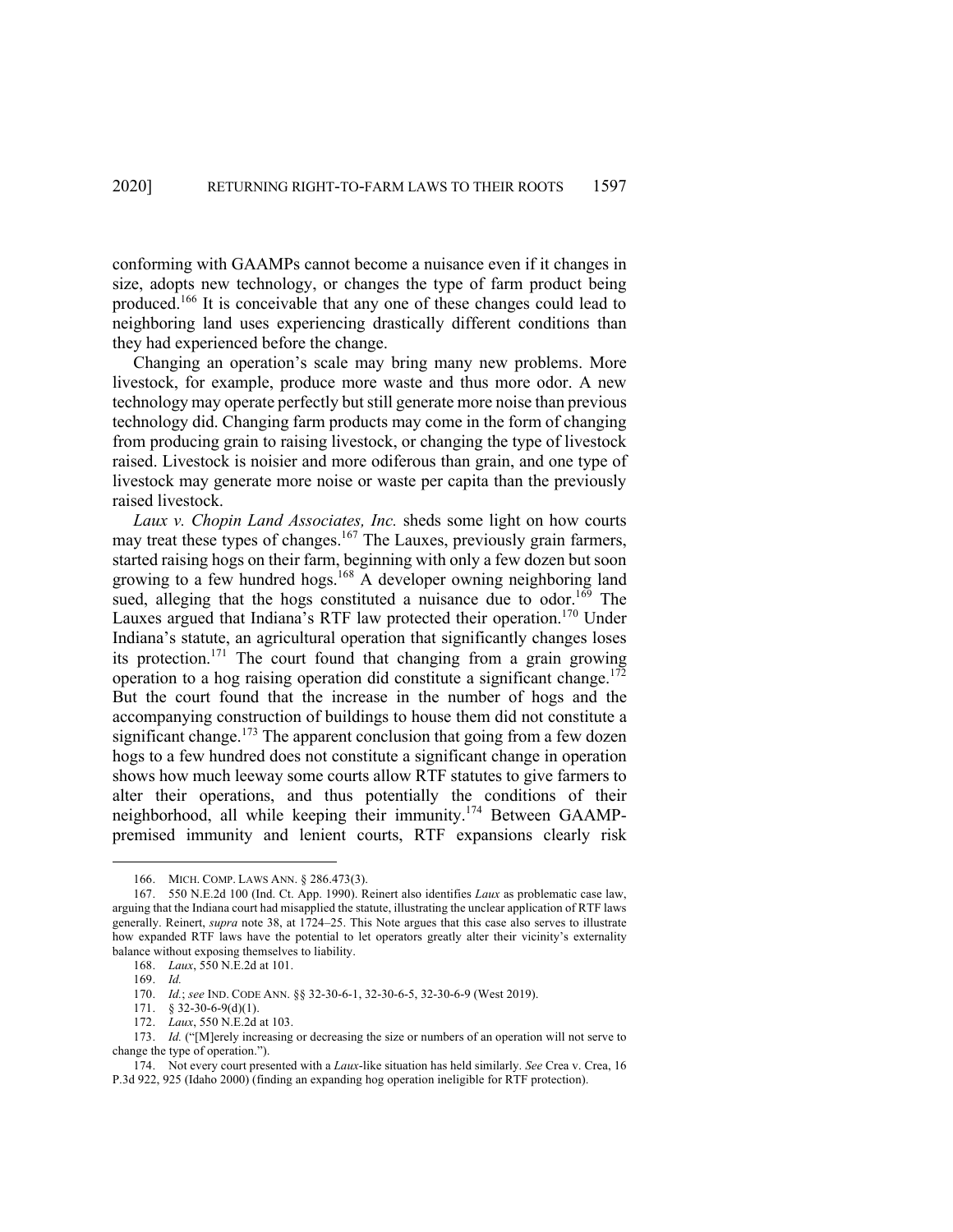generating increased economic inefficiency. Revised statutes rein in this inefficiency by immunizing only agricultural operations that have priority in time in the face of urbanization.

# *b. Tempering the Critique*

However, despite the general indictment of RTF laws for economic inefficiency the aforementioned scholars provide, this Note aims to temper the force of this paradigm's critique of RTF laws in recognition of some of the paradigm's limits. Reinert admits that it may be difficult to accurately evaluate the externalities created by farming.<sup>175</sup> Professor Ronald Coase notes that, from an economic standpoint, there is reciprocal responsibility for the creation of a nuisance; the agricultural operation is not solely to blame.<sup>176</sup> He provides an especially apt example of how it is hard to frame externalities by posing a conflict between a rancher and a farmer.<sup>177</sup> The rancher's cattle damage the farmer's crops while roaming.<sup>178</sup> Coase writes: "[I]t is true that there would be no crop damage without the cattle. It is equally true that there would be no crop damage without the crops. . . . If we are to discuss the problem in terms of causation, both parties cause the damage."<sup>179</sup>

It is also hard to frame externalities because a single action may generate positive or negative externalities depending on one's standpoint.<sup>180</sup> There is a "slipperiness" to nuisance law and "individual cases often turn on who can tell the most compelling externality story."<sup>181</sup> Further, externalities are subject to exaggeration.<sup>182</sup> For example, an "externality entrepreneur" may highlight a "dread risk" posed by an activity that evokes an emotional reaction among community members that is disproportionate to the burden the activity actually imposes.<sup>183</sup>

Agricultural operations also have the potential to create positive externalities, including providing economic opportunities, enhancing a

<sup>175.</sup> Reinert, *supra* note 38, at 1734 (noting the complicated balance of positive and negative externalities generated by farms).

<sup>176.</sup> R. H. Coase, *The Problem of Social Cost*, 3 J.L. & ECON. 1, 2–6 (1960).

<sup>177.</sup> *Id.*

<sup>178.</sup> *Id.*

<sup>179.</sup> *Id.* at 13; *see id.* at 8–15 (Coase applying this thinking to numerous cases).

<sup>180.</sup> *See* Charles B. Moss & Andrew Schmitz, *Positive and Negative Externalities in Agricultural Production: The Case of Adena Springs Ranch*, 45 J. AGRIC. & APPLIED ECON. 401, 402 (2013).

<sup>181.</sup> Sun & Daniels, *supra* note 159, at 348.

<sup>182.</sup> *Id.* at 357. Professors Sun and Daniels refer to this process as heightening the "cognitive salience" of an externality. *Id.*

<sup>183.</sup> *Id.* at 327, 341. "[A]n externality entrepreneur is a person who strategically identifies, selects, frames, and publicizes externalities to create opportunities to influence political and legal outcomes." *Id.* at 327. The very existence of this type of actor demonstrates that calculating and dealing with externalities is not a straightforward problem.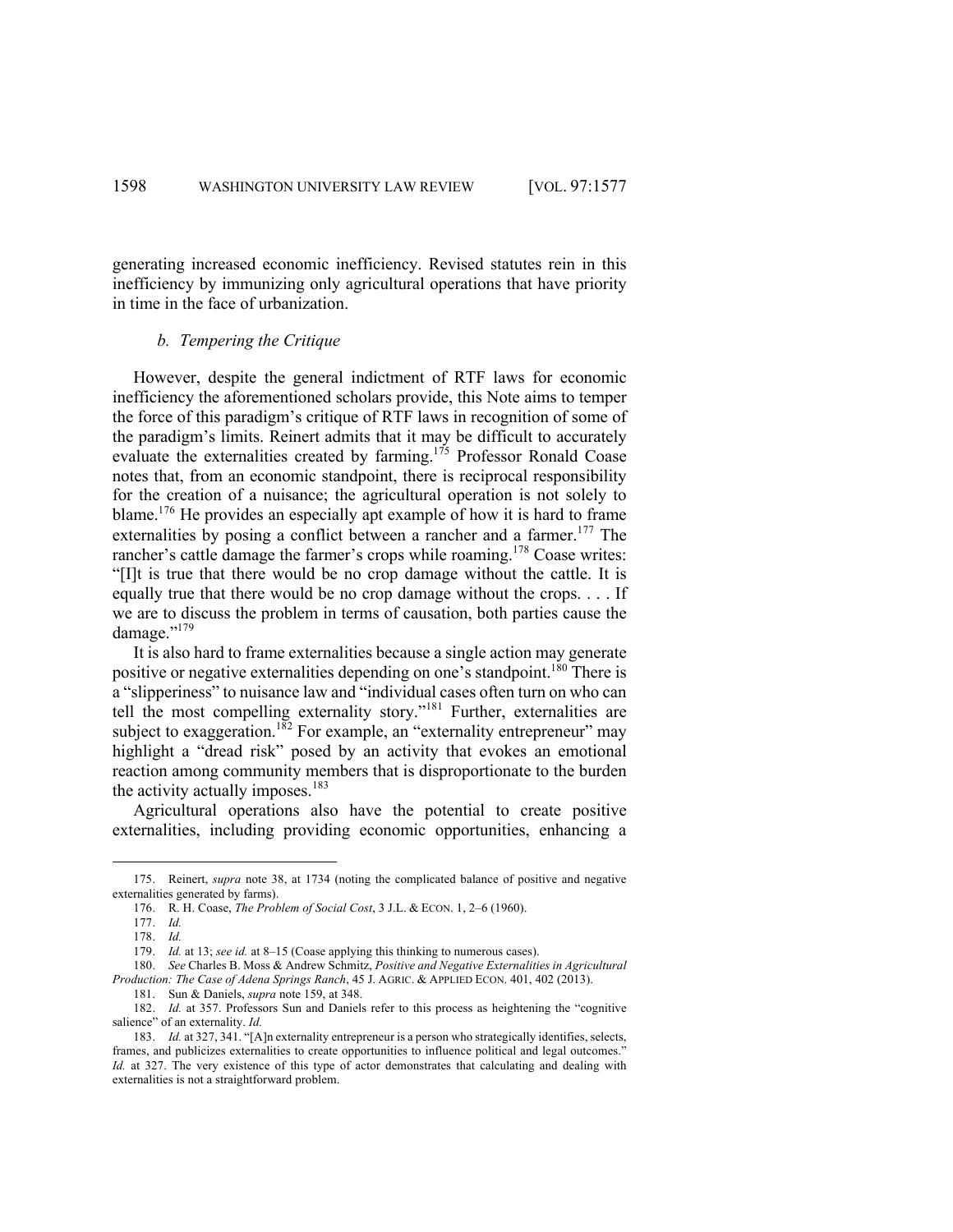geographic identity, stabilizing the climate, and preserving biodiversity and viable ecosystems. <sup>184</sup> And, returning to Coase, evaluating nuisance law involves "dealing with a problem of a reciprocal nature."<sup>185</sup> It is important to evaluate the rival use, such as urbanizing real estate development, accusing the agricultural operation of being a nuisance.<sup>186</sup> "The problem is to avoid the more serious harm."<sup>187</sup> Urbanizing development often gives rise to negative externalities such as increased traffic congestion and pollution.<sup>188</sup> Overall, "[t]he externality problem increases rapidly as urban density increases."<sup>189</sup> The host of environmental land use regulations arising in response to land use policy speaks to the risks that development poses.<sup>190</sup> Additionally, the development coming in contact with agricultural uses may represent a particularly troubling kind of development: urban sprawl that may engender new or exacerbate existing issues.<sup>191</sup> Unfortunately, expanding suburbs often collide with highly productive farmland.<sup>192</sup> Multiple scholars have identified urban sprawl as a threat to public health and the environment.<sup>193</sup> Reforming RTF laws in the manner proposed reduces some of the worst economic inefficiency generated by RTF laws while recognizing that agricultural uses generate positive externalities, too, and that rival uses, such as urbanization, may not present more favorable externality balances, either.

<sup>184.</sup> *See* Anastasija Novikova, *Valuation of Agricultural Externalities: Analysis of Alternative Methods*, 2 RES. FOR RURAL DEV. 199, 201 (2014) (cataloging positive and negative externalities generated by agricultural operations).

<sup>185.</sup> Coase, *supra* note 176, at 2.

<sup>186.</sup> *Id.* 

<sup>187.</sup> *Id.*

<sup>188.</sup> BLAIR, *supra* note 157, at 27.

<sup>189.</sup> *Id.* at 30 (citing William J. Baumol, *Macroeconomics of Unbalanced Growth: The Anatomy of Urban Crisis*, 57 AM. ECON. REV. 415 (1967)).

<sup>190.</sup> *See, e.g.*, MANDELKER, *supra* note 36, at 517 (introducing environmental land use regulations).

<sup>191.</sup> Gregory D. Squires, *Urban Sprawl and the Uneven Development of Metropolitan America*, *in* URBAN SPRAWL: CAUSES, CONSEQUENCES & POLICY RESPONSES 1, 2 (Gregory D. Squires ed., 2002) ("Sprawl can be defined as a pattern of urban and metropolitan growth that reflects low-density, automobile-dependent, exclusionary new development on the fringe of settled areas often surrounding a deteriorating city."); *see also* OLIVER GILLHAM, THE LIMITLESS CITY: A PRIMER ON THE URBAN SPRAWL DEBATE 3 (2002).

<sup>192.</sup> Squires, *supra* note 191, at 26; *see also* GILLHAM, *supra* note 191, at 88–89 (discussing consequences of losing farmland to urbanization).

<sup>193.</sup> *See* David J. Cieslewicz, *The Environmental Impacts of Sprawl*, *in* URBAN SPRAWL:CAUSES, CONSEQUENCES & POLICY RESPONSES, *supra* note 191, at 23, 23–35 (discussing environmental impacts of urban sprawl); GILLHAM, *supra* note 191, at 121–22 (summarizing pollution and public health issues posed by urban sprawl); Howard Frumkin, *Urban Sprawl and Public Health*, 117 PUB. HEALTH REP. 201, 212 (2002) (concluding that urban sprawl is associated with both health benefits and costs, and some costs disproportionately affect vulnerable populations).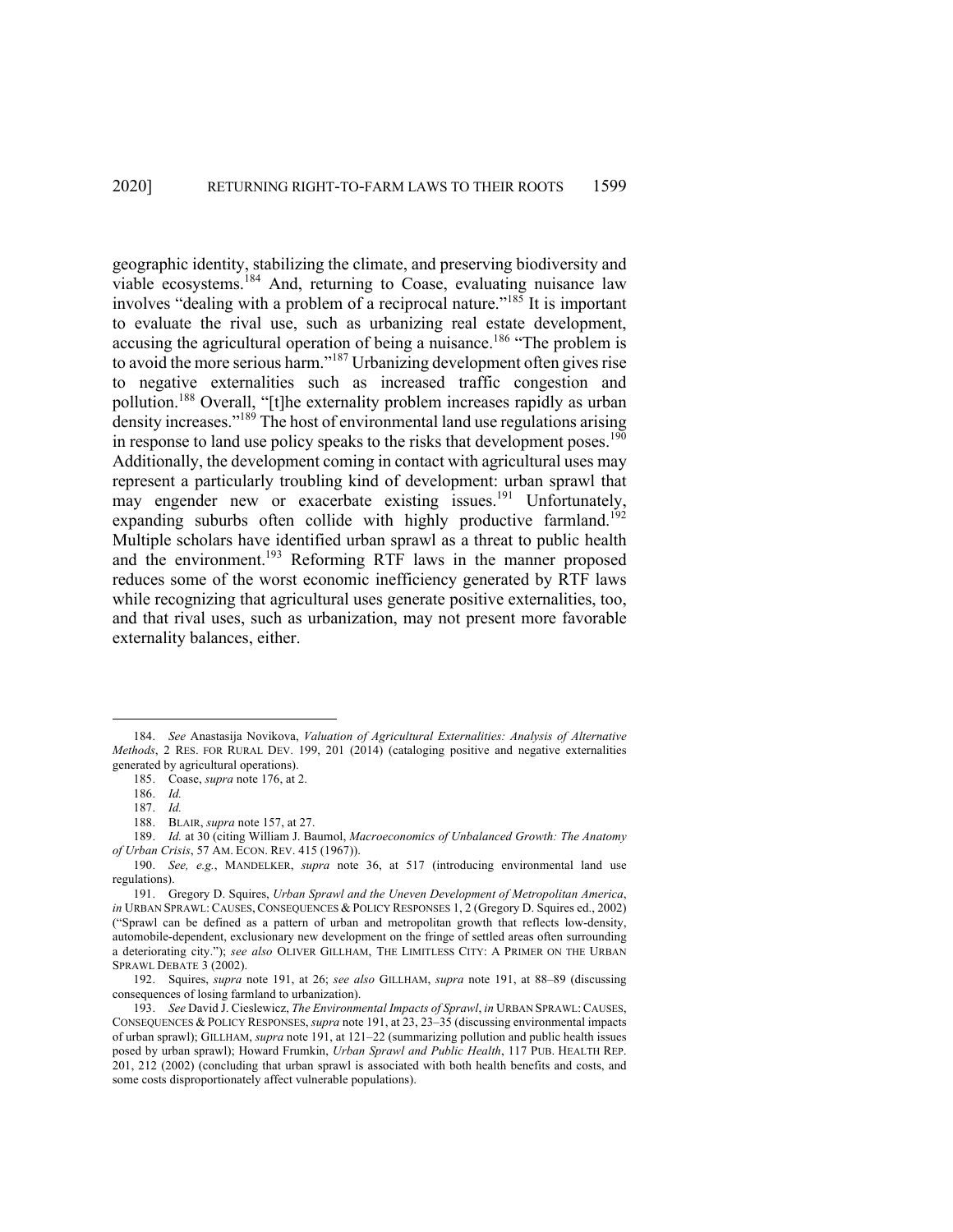1600 WASHINGTON UNIVERSITY LAW REVIEW [VOL. 97:1577

## V. IMPLICATIONS OF IMPLEMENTATION

Certain legislators, farmers, interest groups, or other entities may all resist this proposal for fear that farmers will face more nuisance suits. To those who share these concerns, this proposal can be implemented as part of a concert of action communities and states take to manage the relationship between agriculture and urbanization. RTF laws can and should be one part of a slate of land use planning policies.<sup>194</sup> For example, as previously discussed, RTF laws were introduced in part because of concerns over the efficacy of agricultural zoning and districting.195 Using a combination of these tools to create flexibility in land management is one way in which communities can move forward. For example, if a community wants to make sure agricultural operations receive protection from urbanization, instead of relying on an overly broad RTF law, that community can zone land exclusively for agricultural uses. This type of zoning is sometimes disfavored because of how *effective* it is, and it can thus provide broad protection in certain areas if that is desired. <sup>196</sup> RTF laws should be only one tool in the toolbox for crafting land use policy.

A second implication of the proposal concerns whether RTF laws may be able to provide a legal framework for urban farming in American cities.197 Urban farming has become increasingly common in America and provides a host of positive externalities.<sup>198</sup> However, some city planners have balked at the growth of urban farming operations due to both environmental and economic concerns.199 One analysis of several RTF laws found a shortcoming when it comes to protecting urban agriculture.<sup>200</sup> The remedy for this situation is outside the scope of this Note. Narrowing the protection provided by RTF laws would certainly not help urban farms. Due to the relative newness of urban farms, they would likely have difficulty establishing priority in time. And because urban farms may operate under communal ownership it may be more difficult to argue that a property-as-

<sup>194.</sup> Hamilton, *supra* note 71, at 117–18; *see also* MANDELKER, *supra* note 36, at 577–82 (excerpting Mark W. Cordes, *Takings, Fairness, and Farmland Preservation*, 60 OHIO ST. L.J. 1033, 1045–48 (1999)) (surveying agricultural land preservation policies).

<sup>195.</sup> Hand, *supra* note 31, at 297.

<sup>196.</sup> *Id.* at 296.

<sup>197.</sup> *See* Susanne A. Heckler, Note, *A Right to Farm in the City: Providing a Legal Framework for Legitimizing Urban Farming in American Cities*, 47 VAL. U. L. REV. 217 (2012). MANDELKER, *supra* note 36, at 79, also raises this question.

<sup>198.</sup> *See generally* Lisa Palmer, *Urban Agriculture Growth in US Cities*, 1 NATURE SUSTAINABILITY 5 (2018); Rachel Obordo, *'Fresh, Free and Beautiful': The Rise of Urban Gardening*, GUARDIAN (June 7, 2018), https://www.theguardian.com/world/2018/jun/07/fresh-free-and-beautiful-th e-rise-of-urban-gardening [https://perma.cc/N3FM-96PK].

<sup>199.</sup> Heckler, *supra* note 197, at 218.

<sup>200.</sup> *Id.*